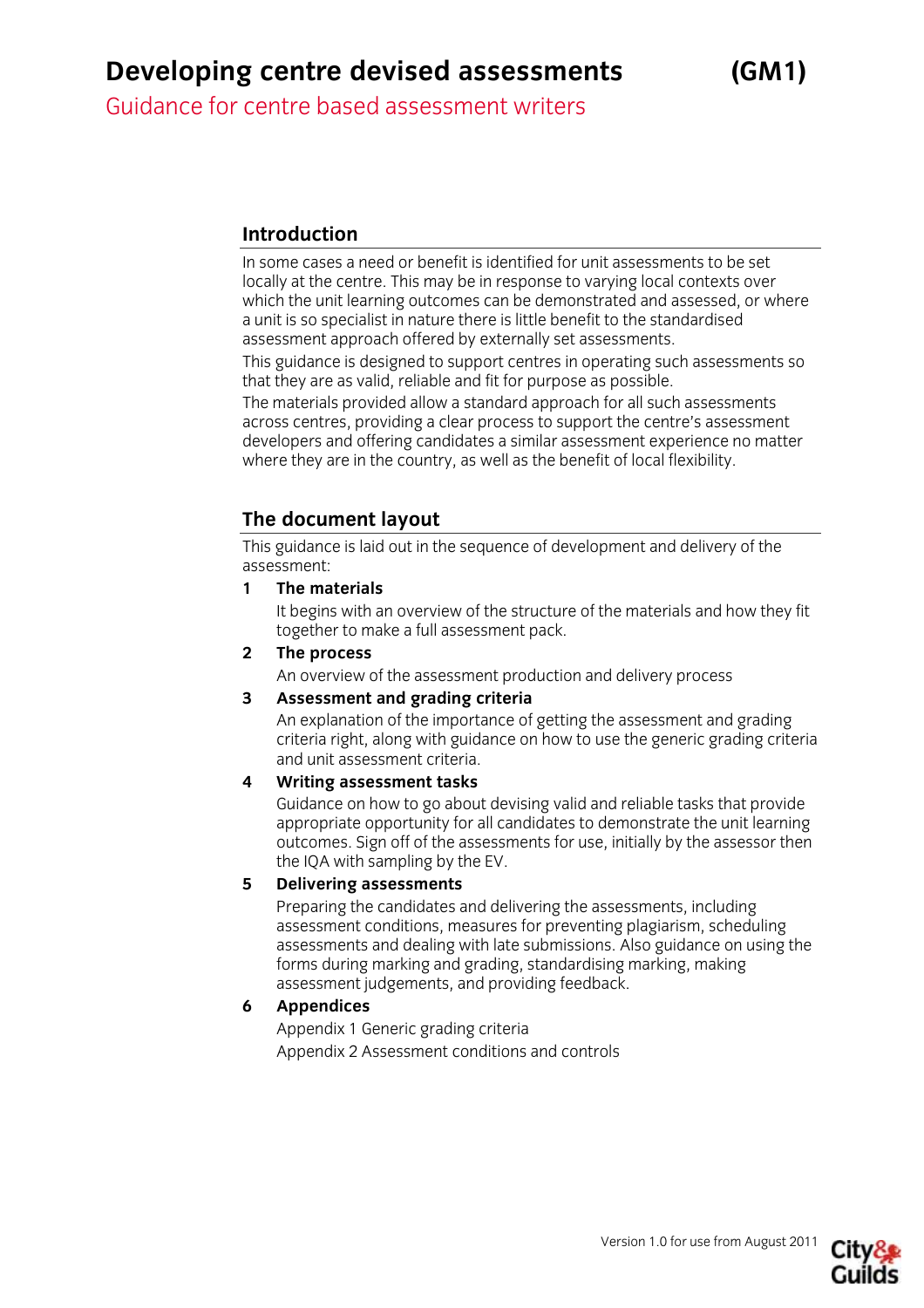#### **Guidance materials**

#### **Developing centre devised assessments (this document) (GM1)**

This document provides a generic guidance for all centre devised qualifications in the use of the standard centre devised forms and the production of fit for purpose assessments.

#### **Generic grading criteria (GM2)**

These are provided as appendix 1 of *Developing centre devised assessments* and also as a separate document.

#### **Guidance for producing centre devised tasks for <qualification title /number> (GMXXXX<sup>1</sup> )**

This short document lays out the *unit specific guidance* for the production of assessments for the qualification to meet City & Guilds requirements, and to ensure consistency across centres. This document is used in conjunction with the assessment criteria (AC) and learning outcomes (LO), as contained in the qualification handbook. The important information for assessment production may include:

- examples of appropriate assessment methods
- examples of appropriate tasks and evidence types
- whether there are any specific assessment conditions to be adhered to for the unit assessment
- whether the unit is graded or not
- which generic grading criteria are to be used when grading the unit, (if it is to be graded).

**The Forms** – The consistency of the assessments and quality assurance across centres is supported through the use of the following standard forms for the development and operation of the assessments:

#### **Assessment development forms:**

**Assessment tasks (AD1)** – the assessment task form allows tasks to be written in a standard format, showing mapping to the units and generic grading criteria, and incorporating guidance to candidates about the assessment deadline, assessment conditions, avoiding plagiarism and labelling evidence.

**Assessment grading criteria (AD2)** – This form is used to lay out the assessment criteria and grading criteria that will be used to mark each candidate's evidence against for each task.

**Assessment sign off form (AD3)** – This form is used by the IQA to review the assessments and grading criteria. They are reviewed for validity and accessibility of the tasks and ensure that the correct assessment and grading criteria have been transferred into the grading criteria form and appropriate contextualisation where appropriate. The assessment tasks and grading criteria must not be used until they have been signed off.

#### **Generic forms:**

**Evidence recording form (GF1)** – this form is used by the assessor during an observation of performance to make notes that will support decision making, and act as candidate evidence for quality assurance. Where appropriate, centres may devise more detailed checklists which are specific to the tasks.

 $\overline{a}$ 

 $1$  Where XXXX = the qualification number.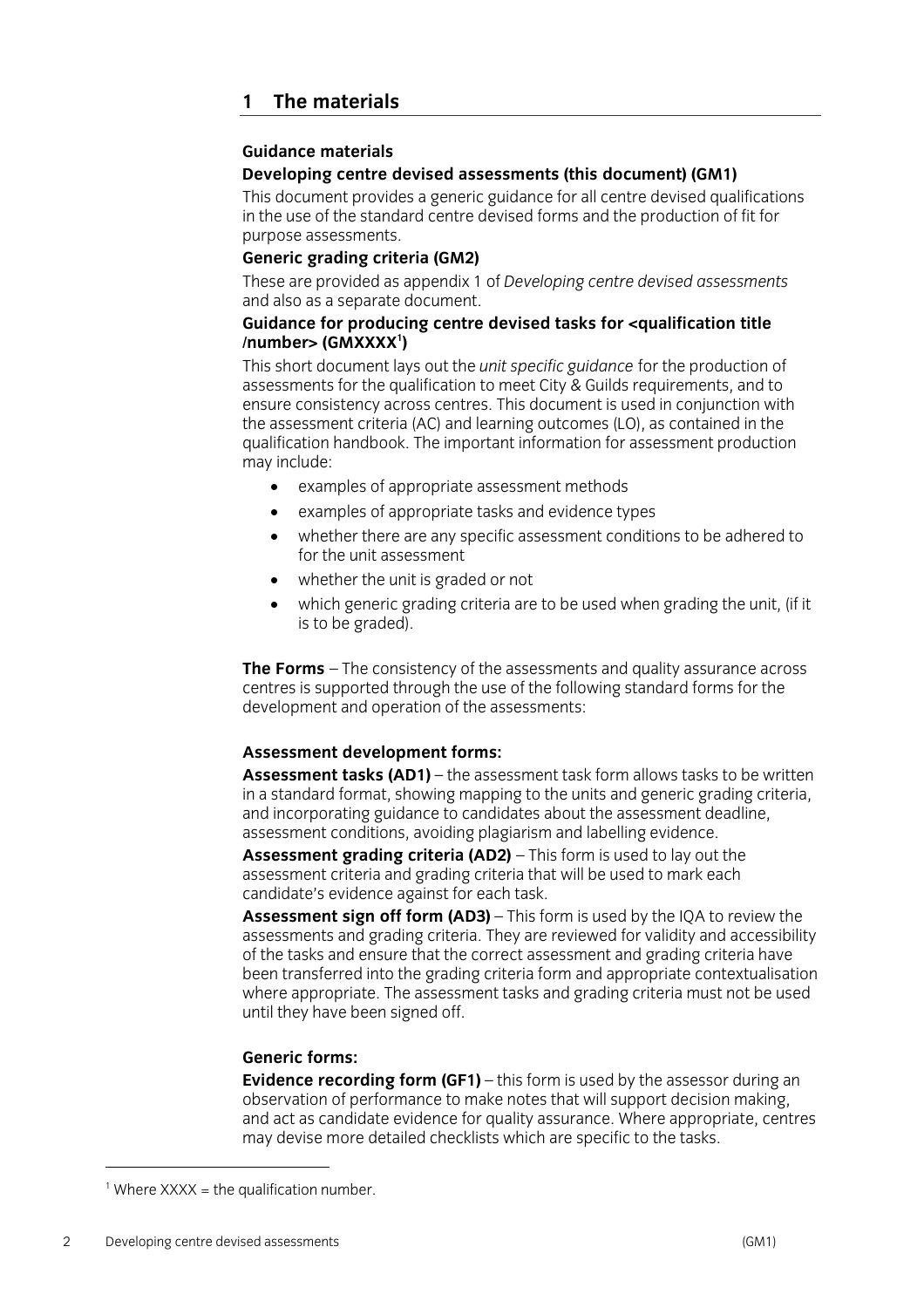**Assessment front sheets** – these are used as front sheets for the candidates to hand their work in incorporating candidate details and a plagiarism statement. There are 2 versions of this form:

**The assessment unit front and mark sheet (GF2)** where the assessment tasks for the unit are all handed in together for marking and so it also combines the front sheet and the mark sheet on which the candidate's overall grade for the whole assessment is calculated.

**The assessment task front sheet (GF3)** is used where an individual task is handed in and marked separately and then it is used with the separate assessment unit mark sheet (GF4).

**Assessment unit mark sheet (GF4)** – This brings together the separate task grades into the final assessment grade for the unit.

**Assessment feedback and action plan form (GF5)** – this is used to provide feedback to the candidate and allow for an action plan to be drawn up.

**Qualification assessment tracking form (GF6)** – this may be used by the candidate to log the assessments they need to do to complete the qualification, along with hand in dates. It is not mandatory.

**Group assessment tracking form (GF7)** – this form is intended to help the assessor keep track on the candidates as a group as the progress through the assessments for a qualification. It is not mandatory.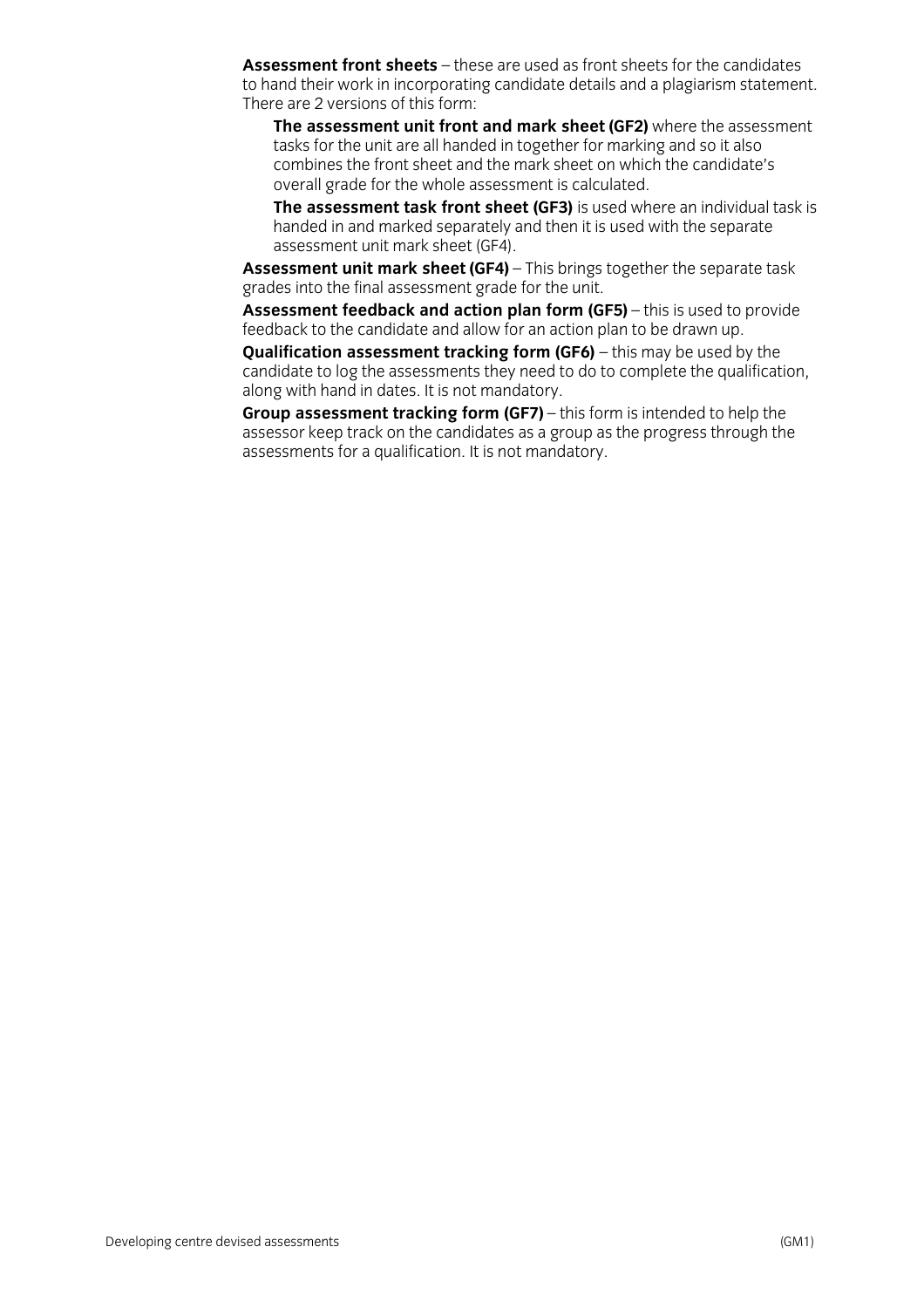## **2 The process**

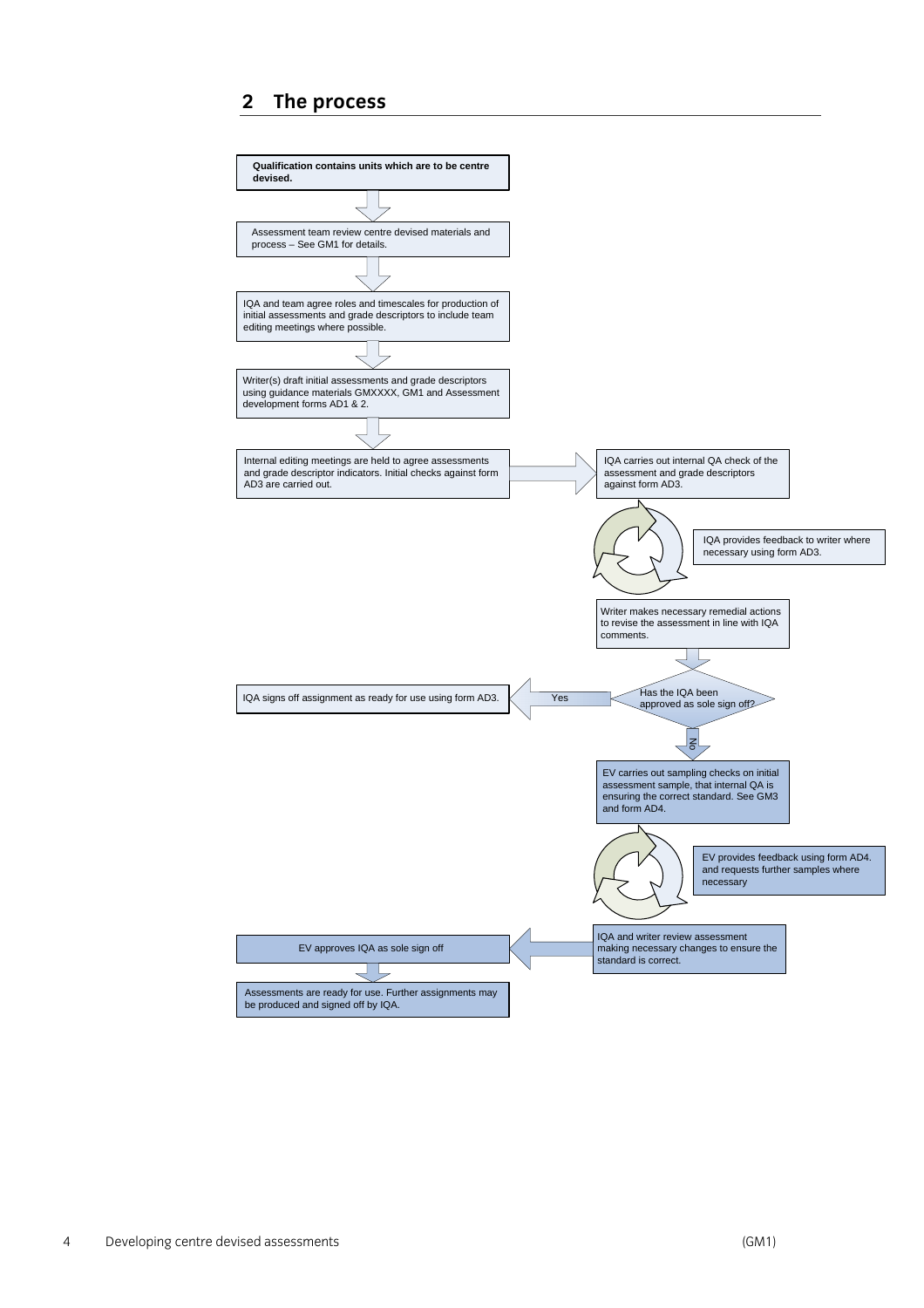**Alignment:** For the candidate's result to be valid, the grading criteria must reflect the standard expected by the end users. It is therefore good practice to begin writing an assessment task by considering the 'answer' or outcome that is expected for each unit grade. The task is then more likely to generate the correct evidence.

**Reliability:** The use of the same criteria to mark against across centres helps to maintain reliability of the result. All candidates are assessed against the same standard despite tasks being different. The ability to contextualise the grading criteria helps standardisation of marking within the centre which supports the reliability of marking.

## **3 Assessment and grading criteria**

The standard for pass is always the standard that is represented by the assessment criteria in the unit. While some assessments may be simply graded pass/fail, based on these criteria, others may be graded.

In order to simplify the process of grading for centres, a range of generic grading criteria have been produced that represent characteristics valued in vocational qualifications. Some relate to knowledge and understanding, and some to putting practical skills into practice. (See appendix 1)

The unit specific guidance contained in the **Guidance for producing centre devised tasks for <qualification title> (GMXXXX)** document specifies which grading criteria are to be used for grading each unit assessment. The assessment tasks that you devise must allow the candidates the opportunity to demonstrate evidence of both the assessment criteria and grading criteria. For this reason it is important to begin with the unit assessment criteria, level descriptors $^{\text{2}}$  and the grading criteria as a source for the task development. The tasks and contextualised indicators & notes for the grading criteria should be developed and revised as a whole.

The **assessment grading criteria (AD2)** grid should be completed to show the unit assessment criteria that are covered by each task, as well as all the grading criteria that candidates can provide evidence for in each task.

All unit assessment criteria and all specified grading criteria must be represented at least once across the whole assessment; against whichever tasks there is opportunity for candidates to generate evidence towards pass or a higher grade.

As the grading criteria are generic, it is helpful to interpret what evidence of the grade in the context of the task would look like, this should be recorded in the indicators and notes section, but it is the grading criteria that are assessed against. Where a generic grading criterion may apply to more than one task, the indicators for each task may be different – ie specific to the task.

The generic grading criteria include descriptors and examples of indicators in the pass column. These are given as a baseline in the understanding of the merit and distinction descriptors only, and it is the assessment criteria for the unit that should actually be incorporated into the grading criteria form.

The minimum evidence for pass is described by the assessment criteria of the unit, and any grading criteria must reflect a standard of performance of the learning outcomes which goes beyond the minimum for pass.

## **4 Writing assessment tasks**

**Forms required: assessment tasks (AD1), assessment grading criteria (AD2), assessment sign-off sheet (AD3).** 

**Tasks should be drafted** which are meaningful representations of real work tasks of a complexity that is in line with the level descriptors. This makes the assessments highly valid in their assessment of the workplace potential of the candidates. Alternatively provide a brief context for the tasks to allow candidate to understand how the skills knowledge or understanding might relate to the real workplace. While validity is important it is also important to balance this with the availability of sufficient resources and managing costs.

The candidate must know what is expected of them through reading the task. It is therefore very important that there are not any barriers in how the task is expressed, eg unlikely or unusual tasks, unfamiliar language, difficult sentence

 $\overline{\phantom{a}}$ 

**KEY POINT** 

<sup>&</sup>lt;sup>2</sup> For level descriptors use the relevant descriptors for QCF or SCQF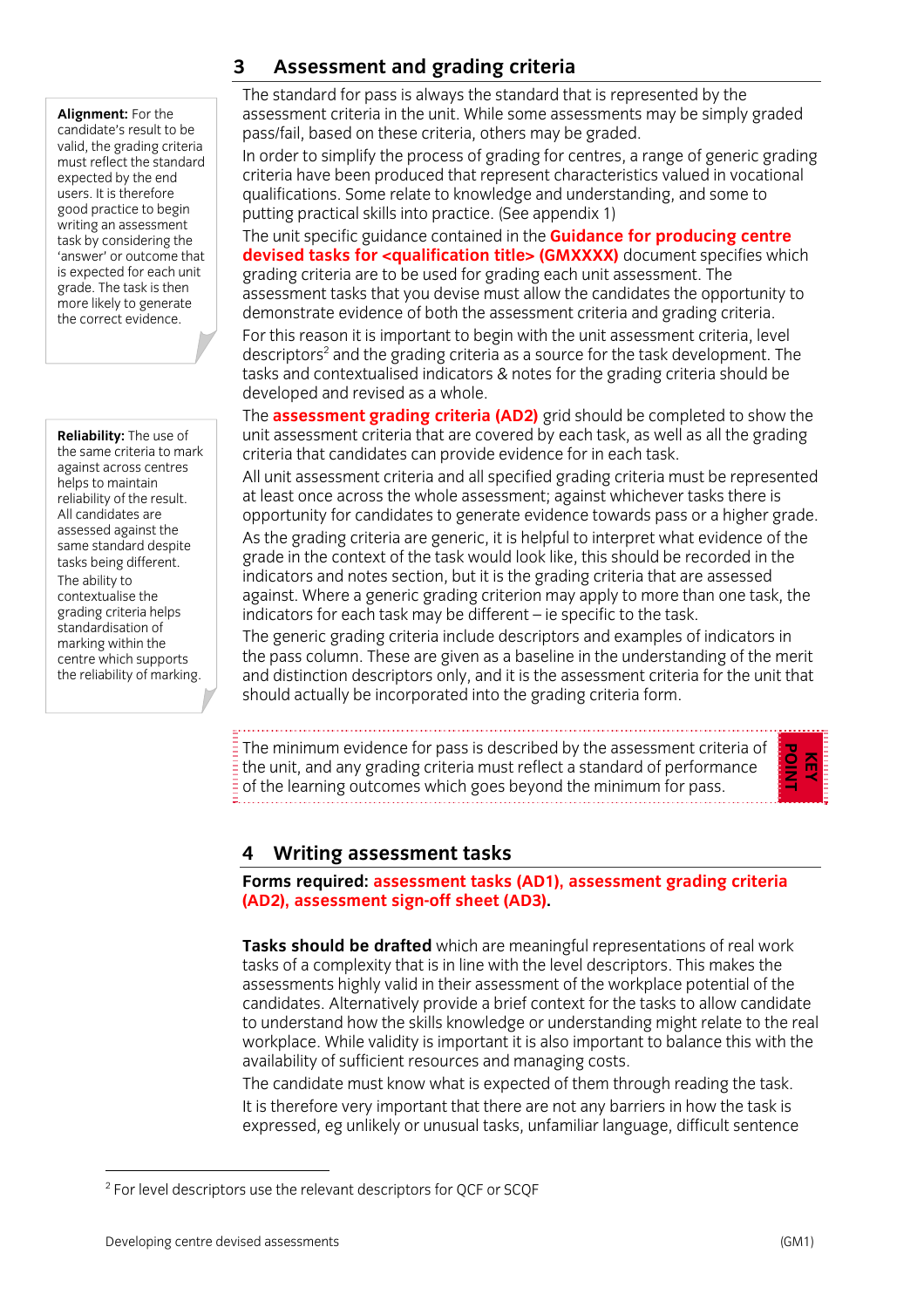structures, contexts or complexities that would require skills or even mindsets different to or beyond the requirements of the unit.

It is natural when writing formal assessments to introduce formal language, hoping to impress on the candidate the formality of the task, but this can make understanding the task harder for some candidates, putting them at an unfair disadvantage so straightforward easy to understand language should be used.

The task should be written on the **assessment tasks (AD1)** form. The composition table should be used to capture how the task maps to the unit assessment criteria and demonstrate how full coverage is achieved.

**Assessments covering more than one unit** are feasible as long as sufficient evidence can be produced that will meet the ACs for all of the units, and as long as the grade for each unit can be separately identified. In other words, the task can be presented as a single entity but the evidence relating to each unit must be identified and marked separately.

The products of one task (eg covering one unit) can be used as a resource for other tasks as long as the candidate will not be disadvantaged in doing so  $-$  ie the assessor must check that the product from the initial task is appropriate and will allow the candidate full access to higher grades in the further tasks for other units. For example: in a journalism qualification, an article produced by the candidate for one unit assessment could be used as the basis for an assessment on using publishing software to lay out a magazine article, as long as the attributes of the article (eg. word count) is sufficient for the candidate to achieve the publishing assessment – if not, then a piece of text would need be provided as a resource for the assessment.

The **Guidance for producing centre devised tasks for <qualification title> (GMXXXX)** will specify whether the unit is to be graded and if so, which generic grading criteria to apply to the assessment overall.

**For graded units, complete the assessment grading criteria (AD2)** form**.**  Following the mapping in the assessment composition form, transfer the unit assessment criteria into the pass column of the **Assessment grading criteria form (AD2)**, against the tasks they refer to.

This is a good time to confirm that the tasks will generate sufficient evidence for each assessment criterion.

These should be inserted into the grading criteria form against all of the tasks that can generate evidence to meet them. Not all grading criteria will be appropriate for all tasks and evidence for some criteria may come from more than one task. The whole assessment should allow for evidence to be generated for all specified assessment and grading criteria.

By their nature, the generic grading criteria will not refer to specific evidence and so indicators of the sorts of evidence that would meet the grading criteria for the task should be noted in the notes/indicators section. Examples are often helpful, but it's not expected or necessary to list all possible examples.

What is better, if possible, is a principle that can guide whether evidence is of the right type and of the correct standard to indicate the candidate has met a merit or distinction grade.

**Check the tasks and grading criteria are in alignment** At this point the tasks should be reviewed against the assessment and grading criteria table, and vice versa, to be sure that they are still in alignment:

Assessment task instructions must direct candidates in such a way that, where they are able to, they will naturally provide sufficient evidence of achievement of all the appropriate assessment criteria and any evidence they provide that demonstrates performance *of the learning outcome* to a higher standard than pass should be able to be picked up by the grading criteria.

Only evidence of the knowledge, understanding and skills required by the learning outcomes and assessment criteria of the unit must be required to achieve pass and the standard of performance of the learning outcomes must go beyond the minimum required for pass to achieve a higher grade.

**Validity:** The biggest threats to validity are: insufficient evidence that the learning outcomes have been met, and giving credit for performance that is not true evidence of the intended learning outcome.

**Reliability** All centre assessors using the tasks must be clear in how they are to be delivered and how to apply the assessment and grading criteria. Therefore having the group edit the tasks and contribute to the grading criteria notes is helpful here.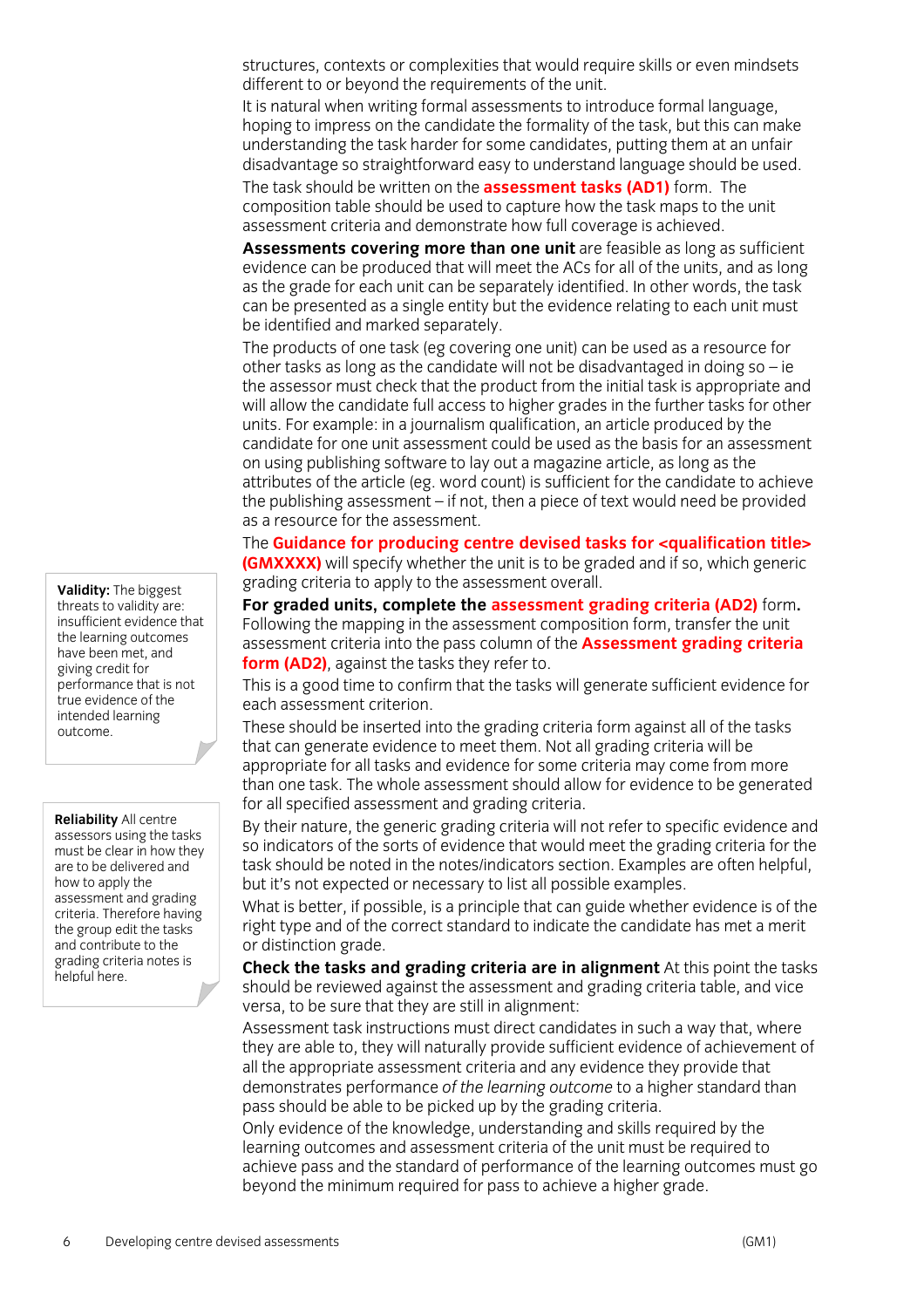#### **Insert details of the assessment conditions into the assessment task**

**form** so it is ready for use, including information on location, supervision requirements and how work is to be kept secure.

The assessment is likely to be used on more than one occasion, so it is important to record all of this information so that when it is reused the candidates have the same experience every time and are treated equally fairly. It also means that all assessors in the centre can easily apply the same conditions every time, and indeed it simply keeps all the information to hand.

The assessment conditions are most important in helping the assessor to be sure that the candidate's work is their own. For example exam conditions very efficiently allow large numbers of candidates to be examined all at once with very few invigilators but give candidates little opportunity to cheat.

The sorts of conditions that will be appropriate will therefore depend on such thing as:

- the nature of the task
- numbers of candidates to observe
- whether the task needs to be directly observed or whether the end product provides sufficient evidence
- how many candidates can be observed at any one time without compromising either the ability to record sufficient evidence, nor introducing opportunity for cheating

Other considerations will be around the location:

- whether a particular type of workshop/workplace environment is required, or simply
- a normal classroom environment

Security of work is important:

- large pieces eg some artwork would most probably need to be stored in a locked room,
- electronic work should be held securely by the tutor between sessions.

These precautions ensure that there is no opportunity for the candidate to introduce work that is not their own, but also to ensure that work is kept safe from damage.

**Homework**. Candidates should not normally produce evidence at home or without some degree of supervision, unless suitable measures for detecting plagiarism are put in place (eg the candidate must be able to answer detailed and probing questions about their work and methods or provide evidence of planning, developments/drafts of work or written reflections on their methods) These measures are likely to be time consuming for the assessor, requiring one to one contact, so should only be used when there is a clear benefit to do so which outweighs the risks. Research in preparation for supervised writing up of a task may however be completed without supervision.

Both candidates and assessors are required to sign statements that the work produced is the candidate's own work.

Guides for tutors and candidates about how to avoid and detect plagiarism and check for authenticity can be found on the **Ofqual website**.

Further details around conditions and methods of controlling them are to be found in Appendix 2.

**Self assess the assessment using the assessment sign off sheet (AD3).** 

This is a final check to ensure that the assessment is ready for internal and/or external sign off. The key questions are designed to check that the assessment is fit for purpose, and accessible for all 'ready for assessment' candidates.

**Internal quality assurance and sign off.** The assessment is then judged internally through the centre's quality assurance mechanisms to be fit for purpose. All assessments must be signed off by an authorised IQA as ready for use after checking against the checklist. Any changes necessary are recorded as

#### **Checking authenticity:**

Since short answer and MC questions do not provide sufficient textual evidence (hand writing/ writing style) or evidence of original thought, they are **never** suitable as homework. Only substantial texts or original work can be considered for unsupervised completion as this can be quality assured more readily.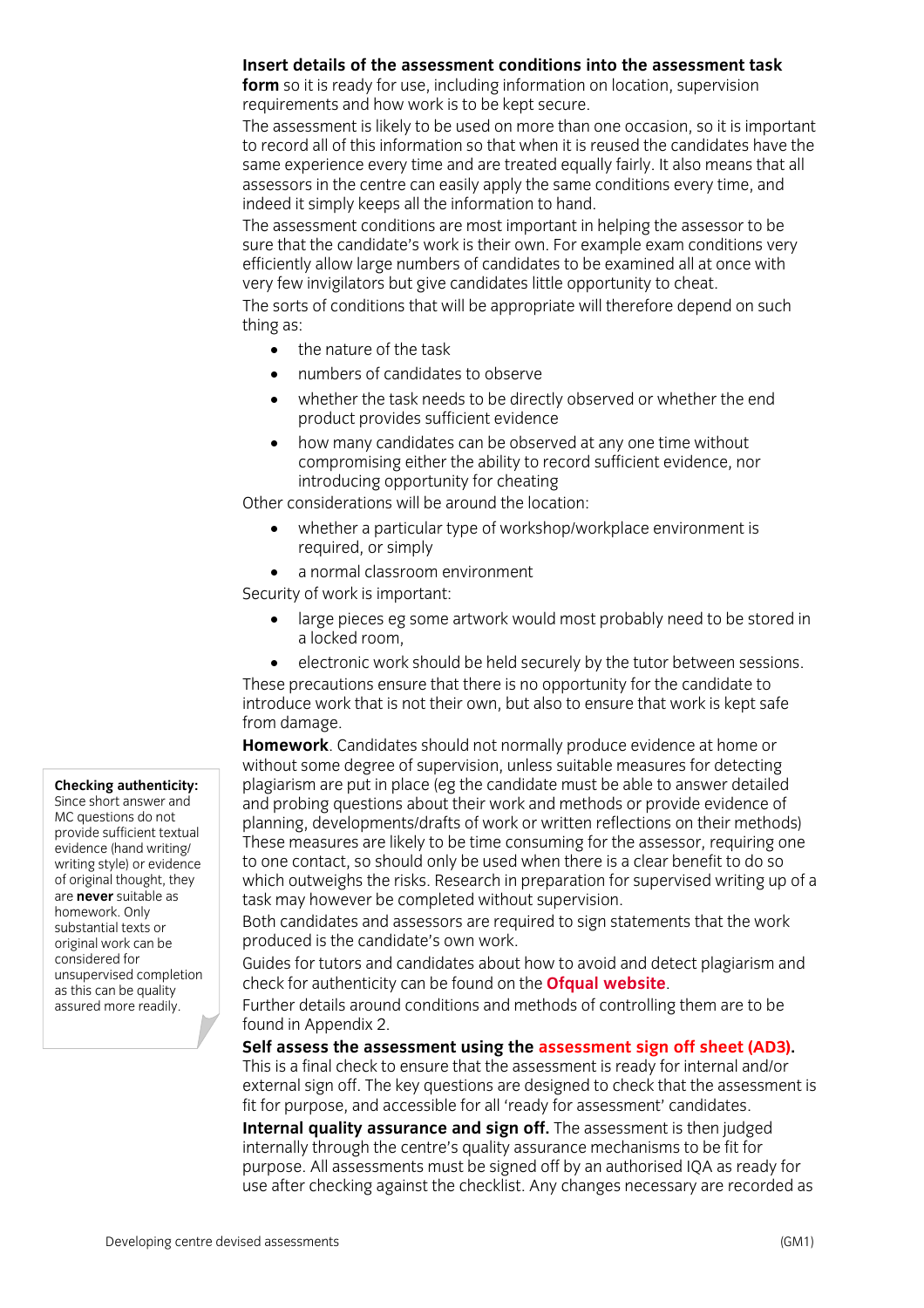remedial actions, and once these actions are completed appropriately the assessment can be signed off as ready for use.

**External quality assurance and sign off.** A sample of the assessments, grading criteria forms and sign off forms will be quality assured by the EV to ensure that appropriate tasks and standards are being set across all centres. The EV will need to be confident that the IQA is sufficiently experienced before the IQA can be the sole sign off for assessments.

**Record keeping.** Once the assessment and grading criteria have been signed off, a copy of the assessment and grading criteria along with the sign off sheet must be kept. This may be electronically where electronic signatures have been used. Whenever the assessment is used in future, it must be clear that it is the final version which has been signed off that is being used.

Assessments must be accessible to all candidates who are ready for assessment.

The candidates should be clear about what they need to do without additional support.

The content and complexity of the task should reflect the unit learning outcomes and the level descriptors.

Able candidates must be able to generate sufficient evidence to achieve all grades available through carrying out the tasks

Only evidence relating directly to the unit learning outcomes must be included in assessment and grading criteria.

Grades must reflect performance that is substantially better than pass, and pass must reflect the standard of the unit assessment criteria.

All assessments must be internally reviewed and signed off before use.

#### **5 Delivering assessments**

#### **Mandatory forms:**

- **assessment tasks (AD1) (signed off)**
- **assessment grading criteria (AD2) (signed off)**
- **assessment front sheets (GF2/3) OR**
- **assessment evidence recording sheet (GF1) (or centre devised alternative)**
- **assessment mark sheet (GF2/4) (unit or task)**

#### **Additional forms:**

- **Qualification assessment tracking form (GF6) (for candidates)**
- **Group assessment tracking form (GF7) (for assessors)**
- **assessment feedback and action plan form (GF5)**

The tracking forms provided are not mandatory, but can help to monitor progress or planning for the assessor or candidate.

The **Qualification assessment tracking form (GF6)** allows the candidate to keep a note of all the assessments they will need to achieve for the qualification, and can make a note, when they are known, the deadline dates for each. The **group assessment tracking form (GF7)** is intended to help the assessor monitor when each candidate in a group has achieved each assessment.

**KEY POINT** 

**KEY POINT**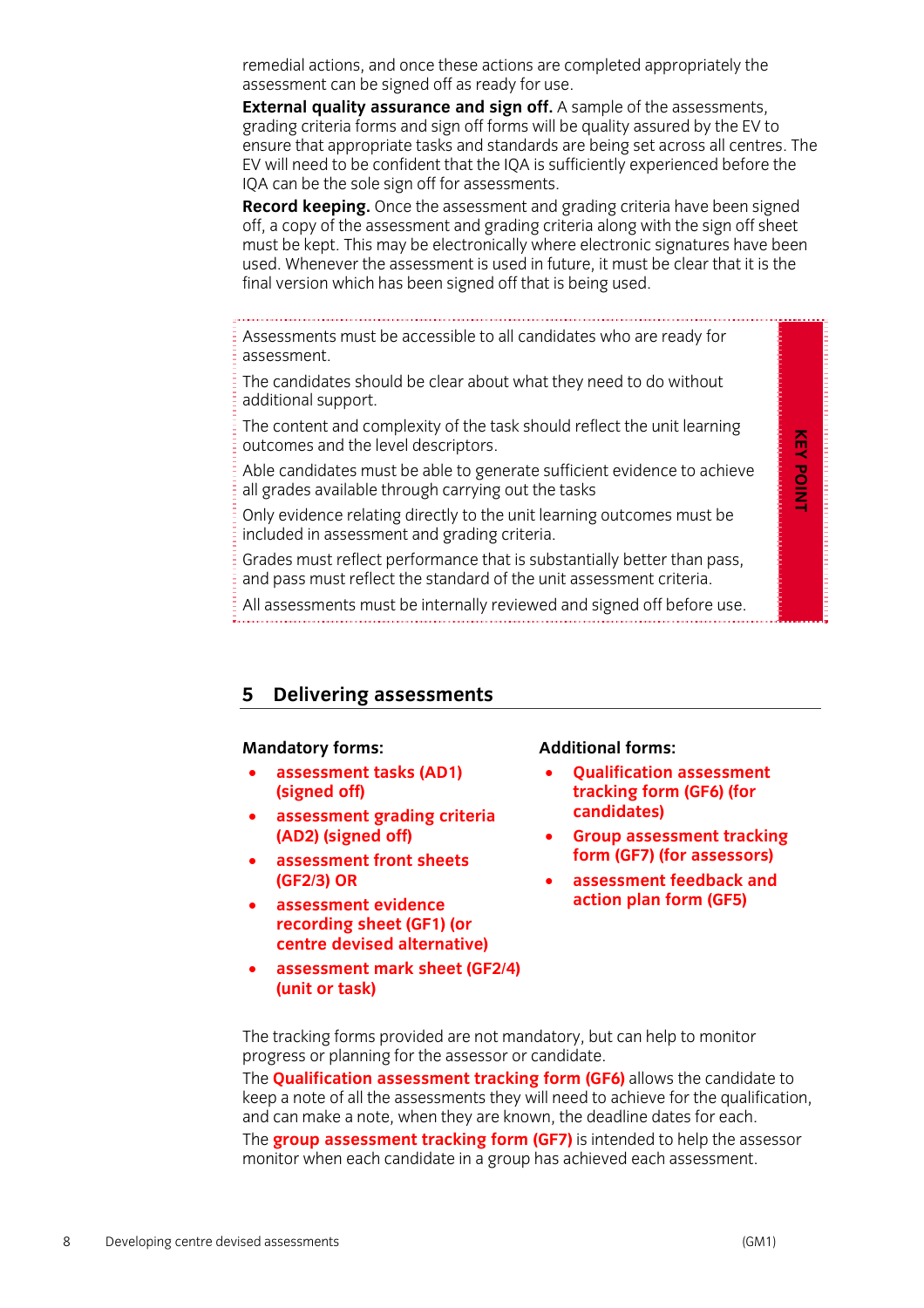These forms may be adapted as necessary or replaced by the centre's own forms or monitoring systems.

Assessments or tasks which require the candidate to produce paper based, or physical products as evidence (rather than performance) should accompany these with an **assessment front sheet (GF2 or 3)**. This helps identify the work if it is carried out over time, and requires the candidate to sign that he work is all their own.

Where the assessment is made up of tasks which are all submitted together for marking, a single, combined front sheet and mark sheet, the **assessment unit front and mark sheet (GF2)** is used. Where individual tasks are handed in separately, use the **assessment task front sheet (GF3)**.

Where the evidence is observation of performance only (ie where the evidence is transitory and cannot be retained) the evidence is recorded on the **assessment evidence recording form (GF1)**, and so a front sheet is not required.

**Introducing the assessment to candidates.** Candidates should be provided with the appropriate, signed off **assessment tasks (AD1)** and the appropriate **front sheet (GF2/3)** where necessary. All arrangements for the assessments must be made clear including when and where the assessment will take place or the deadline date for the completion of the tasks.

The conditions under which they must work (both for assessment purposes and to meet their duties regarding health and safety requirements) and the requirement for them to produce authentic evidence without plagiarism/ cheating must be made clear.

**Meeting deadlines.** It is expected that where a candidate has difficulty in meeting the deadline, and they have good reason, that alternative arrangements can be made, but the centre has the discretion to follow its own policy around dealing with any assessment not completed by the deadline date.

**Supervising and supporting candidates during assessment**. Candidates must be able to demonstrate the learning outcomes of the unit independently for credit to be awarded. This means that the assessor/supervisor must be careful about what help they provide. A candidate may be given clarification if they are having trouble understanding what they are being asked to do in the assessment, but they must carry out the task themselves.

The assessor/supervisor of practical tasks must be able to identify that the candidates are working safely. Any candidate not working safely must be immediately removed from the assessment and should not be entered for assessment again until they can work safely.

The assessor/supervisor will also be acting as invigilator making sure there is no opportunity for cheating to take place.

**Recording candidate evidence.** Candidate evidence must be recorded and retained for quality assurance purposes where possible. Records can be in any format that the verifier will be able to access eg an artefact or product, MS word, video, picture, audio files - when in doubt check with the verifier before assessment takes place (especially if there is any element of desk based quality assurance).

**Observing candidates for assessment.** Where the evidence of candidate performance is transitory and where a record cannot be kept for quality assurance purposes, a sample of assessor observations must be confirmed by the IQA before the assessor can work alone and written records of the performance must be kept. This should be done using the **assessment evidence recording form (GF1)**.

During observation, comments should be recorded which describe the evidence that the candidate has demonstrated the assessment criteria or grading criteria. Where a detailed checklist is devised by the centre for this purpose, it is expected that while some/most evidence may be predicted and ticked off, there will need to be at least some (particularly evidence for grading) opportunity for written notes directly reflecting the specific candidate's performance.

**Good practice:** any indication of ambiguity in the wording of the task can be fed back into the process for future assessments.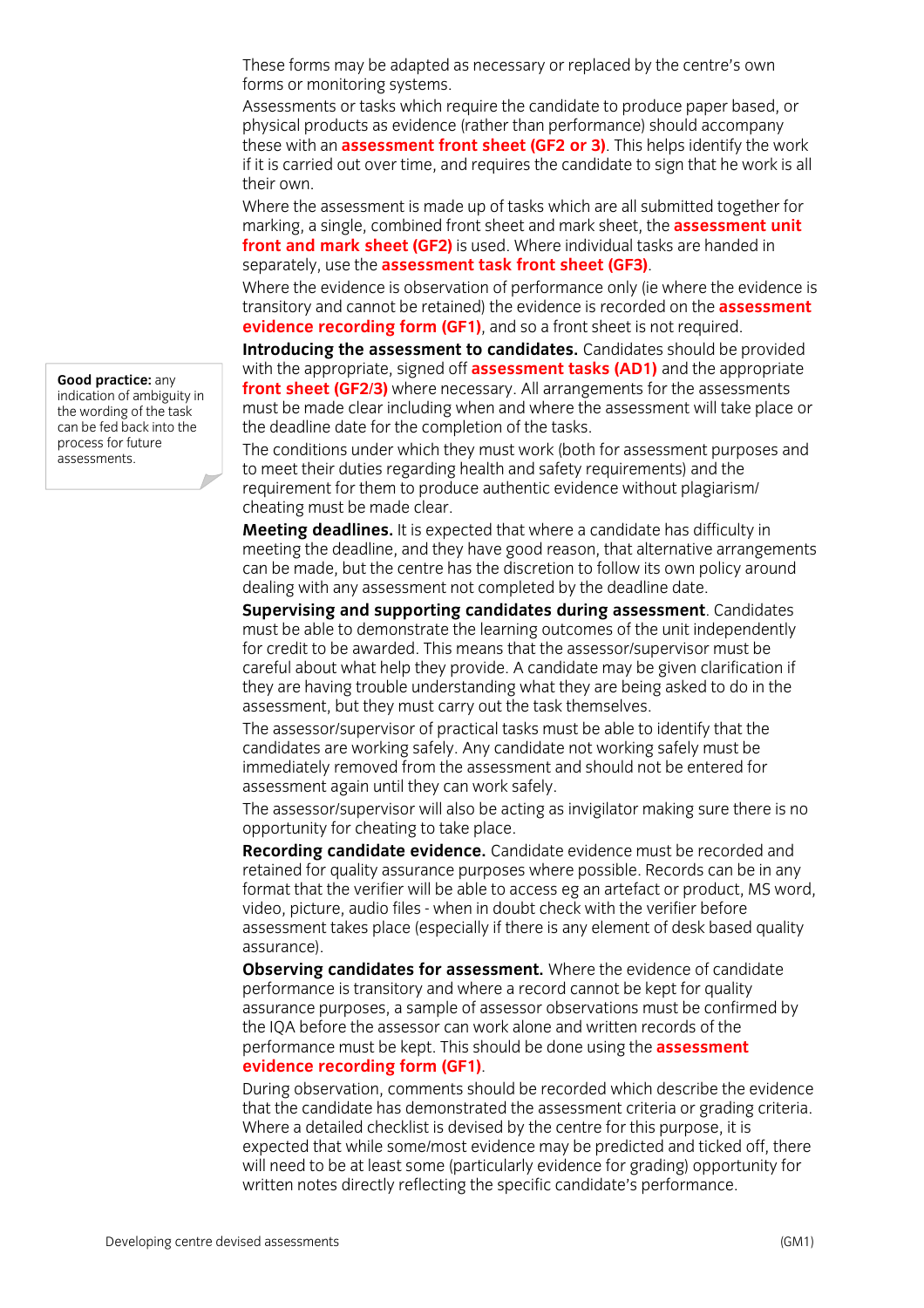#### **Assessing candidate evidence against the assessment and grading**

**criteria.** For pass/fail tasks or assessments, candidate evidence must be assessed as met or not met against the assessment criteria of the unit. There may be notes to help contextualise the task, but the assessment criteria must always be fully met.

For graded tasks, all pass criteria must be met for a candidate to be considered for a grade:

- To achieve merit the candidate must demonstrate evidence of meeting all of the pass and merit grading criteria.
- To achieve distinction the candidate must demonstrate evidence of meeting all of the pass, merit, and distinction criteria.

The **assessment grading criteria form (AD2)** should be used to demonstrate coverage against the criteria for each candidate and retained by the centre. Where there is any ambiguity about the candidate's result, the matter should be referred in the first instance to the IQA and then the EV for support and guidance.

The grade for individual tasks should be recorded on the relevant **assessment mark sheet (GF2 or 4)**, where the separate grades are aggregated into a single grade for the unit. Use either the combined front sheet / marksheet' version **assessment unit front and mark sheet (GF2)** or the stand alone **Assessment unit mark sheet (GF4)** as appropriate.

**Quality assurance of the assessment decisions.** The assessment decisions should all be sampled and signed off during the internal and external quality assurance processes detailed in: *Providing City& Guilds qualifications.*

**Feedback to the candidate** The candidate should be provided with feedback on their performance after the assessment detailing:

- any issues that have resulted in their failure and which need an action plan to support the candidate in their resit and
- any good performance or behaviours that should be maintained for future assessments.

The **assessment feedback and action plan form (GF5)** may be used for this purpose, or the centre's own feedback forms may be used.

**Resits** For assessments of performance or skill, the candidate will often not gain any benefit from having seen the assessment task before (indeed the form of assessment should be well known to all candidates eg the driving test) and in these circumstances, the candidate may resit a failed task or assessment when they are ready. It is however expected that some feedback and reflection, further teaching or practice will be required, so immediate resit is not appropriate. Candidates may not reuse or resubmit work previously submitted on a previous assessment occasion but must start again from scratch, although reuse of ideas or research notes is allowed where these are not themselves being assessed.

Where prior sight of the assessment *would* give the candidate an unfair benefit eg in narrowing their revision to what is in the task, (more often the case for knowledge assessment) then another version of the task should be provided for resitting candidates.

It is often the case that resitting candidates will not be allowed access to the full range of grades on resit, and if this is the case it will be specified in **Guidance for producing centre devised tasks for<qualification title> (GMXXXX).**

**Good practice:** Samples of candidate evidence showing characteristics of pass, merit or distinction should, where feasible, be kept for reference during subsequent uses of the assessment. This will then support consistency over time.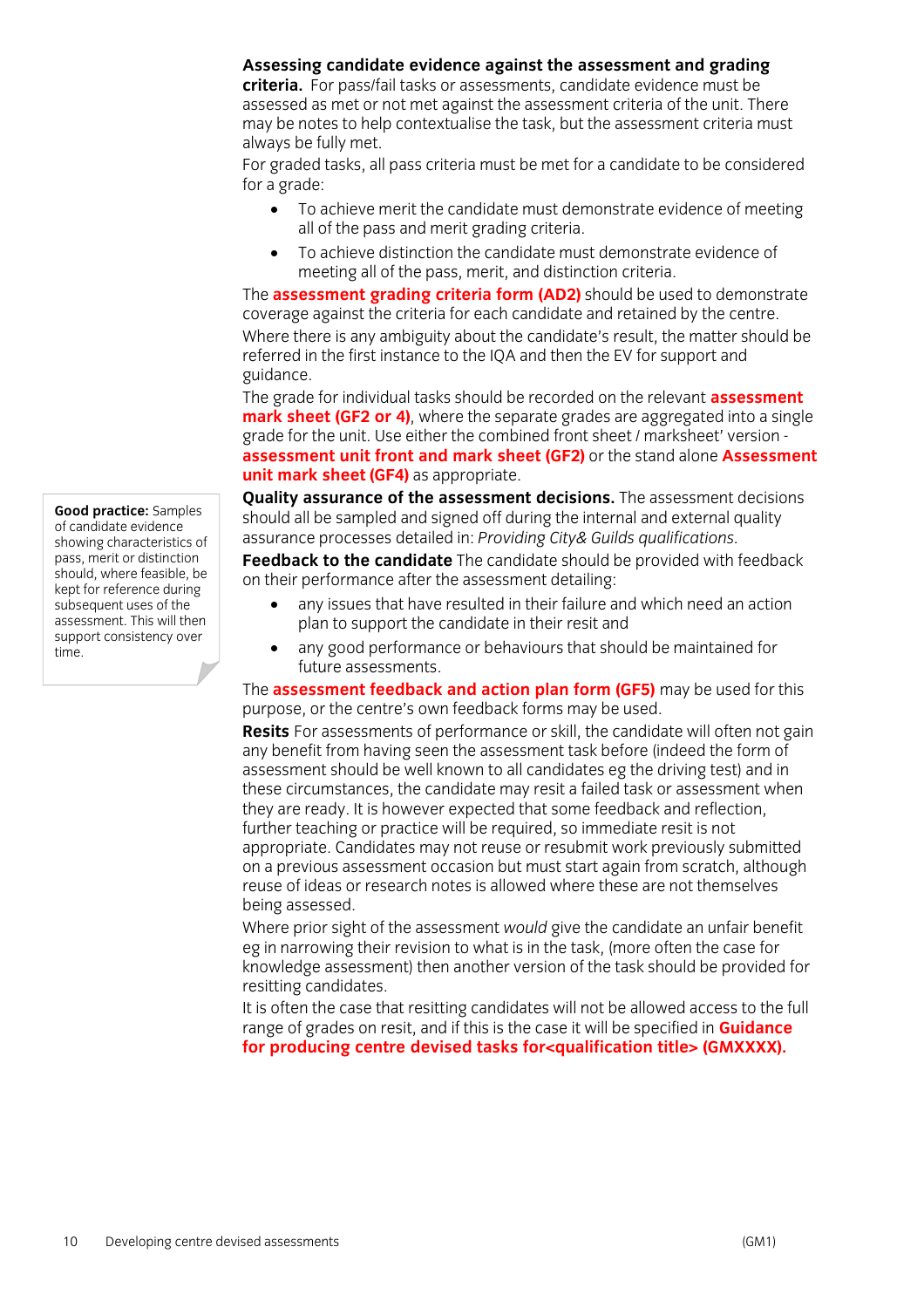## **6 Appendices**

Appendix 1 - Generic grading criteria Appendix 2 - Assessment conditions and controls Appendix 3 – List of useful verbs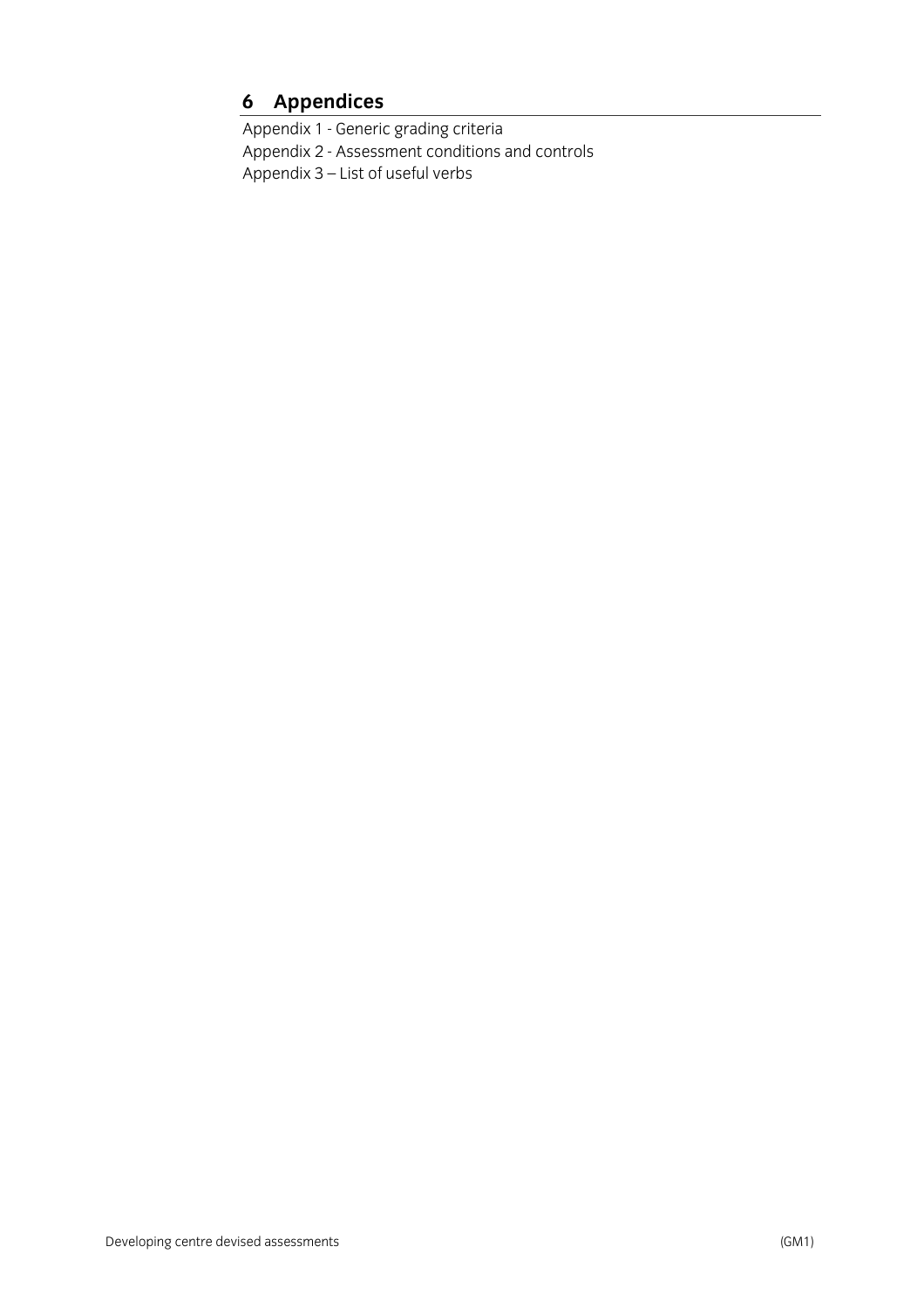## **Appendix 1**

## **Generic grading Criteria**

For each task, the grading criteria to be applied are as follows: At pass, these are the relevant assessment criteria (AC) from the unit. For the grades, these are the generic criteria as specified in the **Guidance for producing centre devised tasks for<qualification title> (GMXXXX)**. Notes on the form evidence might take in the context of the specific tasks are also be noted where appropriate.

**\*All unit ACs** must be achieved for the unit credits to be achieved (ie pass). The unit ACs should therefore be recorded in the assessment grading grid, not the descriptors laid out here. The descriptions given here simply provide a baseline against which merit and distinction grades can be understood.

\*\* The descriptors that are to be used for each unit will be specified in the unit specific guidance using these references (eg AKU-M would be Application of Knowledge & understanding – merit)

|                                     | *Pass                                                                                                                                                                                                                                                                                                                                                                                                                                                                                       | <b>Merit</b>                                                                                                                                                                                                                                                                                                                                                                    | <b>Distinction</b>                                                                                                                                                                                                                                                                                                                                                                                                                                                                                                                                                                     |
|-------------------------------------|---------------------------------------------------------------------------------------------------------------------------------------------------------------------------------------------------------------------------------------------------------------------------------------------------------------------------------------------------------------------------------------------------------------------------------------------------------------------------------------------|---------------------------------------------------------------------------------------------------------------------------------------------------------------------------------------------------------------------------------------------------------------------------------------------------------------------------------------------------------------------------------|----------------------------------------------------------------------------------------------------------------------------------------------------------------------------------------------------------------------------------------------------------------------------------------------------------------------------------------------------------------------------------------------------------------------------------------------------------------------------------------------------------------------------------------------------------------------------------------|
|                                     | Unit criteria are likely to express the following                                                                                                                                                                                                                                                                                                                                                                                                                                           | The candidate has achieved everything at pass                                                                                                                                                                                                                                                                                                                                   | The candidate has achieved everything at pass and                                                                                                                                                                                                                                                                                                                                                                                                                                                                                                                                      |
|                                     | standard                                                                                                                                                                                                                                                                                                                                                                                                                                                                                    | grade and                                                                                                                                                                                                                                                                                                                                                                       | merit grade and                                                                                                                                                                                                                                                                                                                                                                                                                                                                                                                                                                        |
| Performance/behaviours              | Unit ACs to be used*<br>Awareness of and complies with occupational values and<br>conventions that allows them to carry out their role in a<br>minimally acceptable manner for the occupational area.<br>Behaviours are usually compliant but are somewhat<br>indifferent, or uninterested<br>Commitment/effort/understanding has allowed<br>completion of the basic task to the minimum standard for<br>safety and completeness.<br>Has required only minimum supervision to complete task | OB-M<br>Understands and follows occupational values and conventions<br>so that they carry out their role in a responsible manner.<br>Evidence of high commitment to task, however more effort has<br>been applied to some areas of the task than others (favourite).<br>Self starting and has shown self reliance throughout the<br>assessment.                                 | OB-D<br>Engages with occupational values and conventions so that they<br>carry out their role with enthusiasm and commitment.<br>Consistently high level of commitment and ability demonstrated<br>across all aspects of the task<br>Highly motivated and self managing, has been able to find<br>solutions to problems and move forward independently                                                                                                                                                                                                                                 |
|                                     | (indicators/notes)                                                                                                                                                                                                                                                                                                                                                                                                                                                                          | (indicators/notes)                                                                                                                                                                                                                                                                                                                                                              | (indicators/notes)                                                                                                                                                                                                                                                                                                                                                                                                                                                                                                                                                                     |
| - Occupationally related<br>$OB***$ | Examples:                                                                                                                                                                                                                                                                                                                                                                                                                                                                                   | Examples:                                                                                                                                                                                                                                                                                                                                                                       | Examples:                                                                                                                                                                                                                                                                                                                                                                                                                                                                                                                                                                              |
|                                     | · good timekeeping<br>• use of appropriate work wear<br>• understanding the extent of and limits of their role and<br>how it relates to the whole team's work<br>• participates effectively<br>• use of appropriate communication methods/ technical<br>language and information recording conventions<br>• working safely within the workspace<br>• takes responsibility to work independently for the<br>duration of individual tasks                                                     | • takes care of uniform and personal presentation<br>• shows care and attention to the maintenance of tools,<br>equipment and workspace<br>• is considerate of other team members and can adapt to<br>changing priorities<br>• uses a range of communication techniques with customers<br>to draw out requirements<br>• anticipates the next task and is somewhat self starting | • Takes pride in their personal presentation, maintenance of<br>tools equipment and workspace consistently maintaining a<br>high standard completely in tune with the requirements of the<br>role<br>. Works to improve areas of weakness and improve motivation<br>for less favourite tasks<br>• understands the impact of their role on others and takes<br>responsibility in moderating their own work to fit in with the<br>overall goals and priorities<br>• Communication is highly effective showing an ability to<br>communicate complex information coherently and accurately |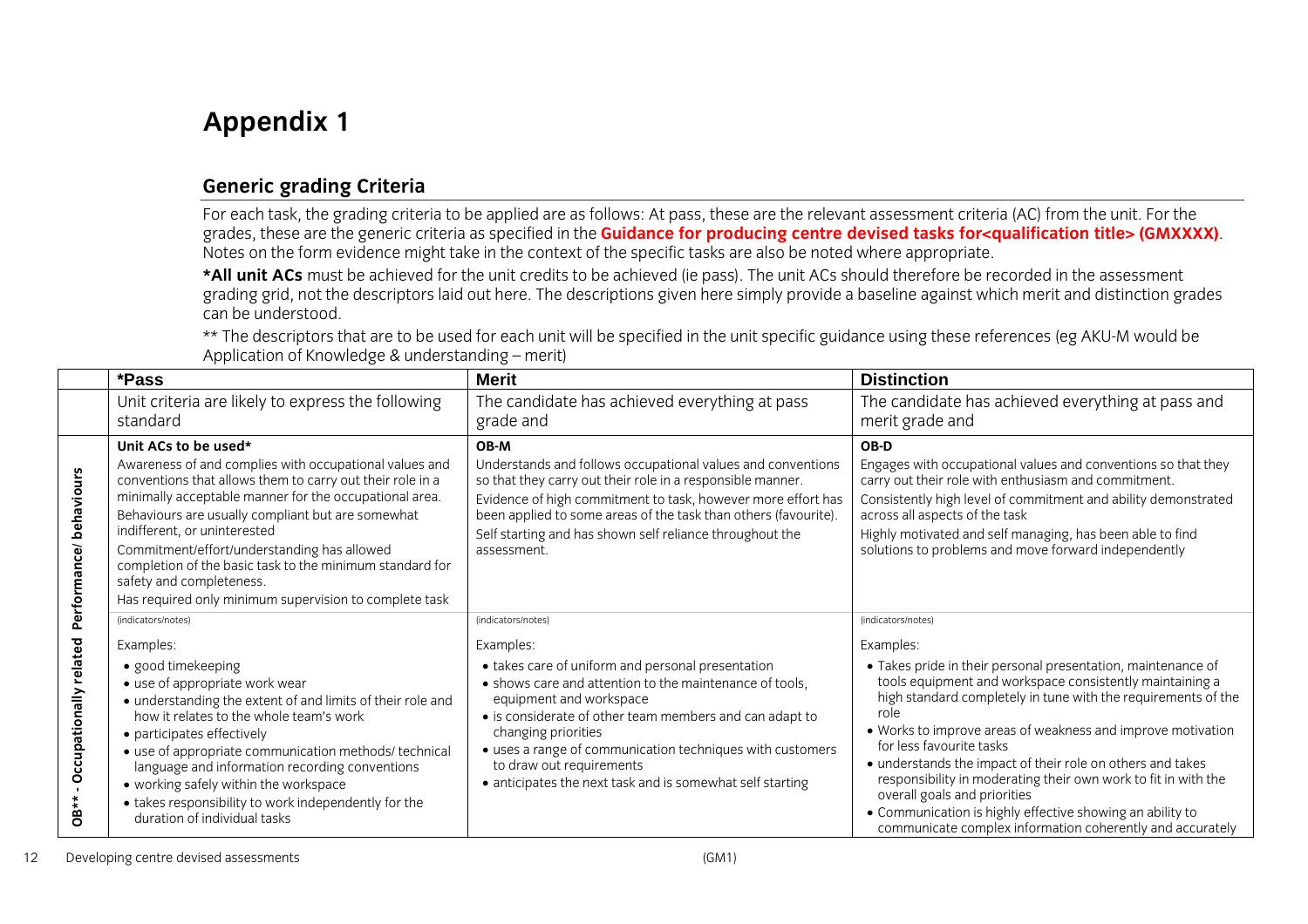| <i>iiques/</i>                                            | Unit ACs to be used*<br>A secure grasp of the key techniques/ methods<br>required for the task, without serious errors - allowing<br>the process/ product/ service to work technically<br>although the execution may show some awkwardness<br>or inconsistency. | <b>PT-M</b><br>A secure grasp of the specifics of techniques/ methods<br>allowing the process/ product/ service to succeed<br>technically with the execution showing consistency and<br>some dexterity/ fluidity of practice.                                     | <b>PT-D</b><br>A secure grasp of the detail/ complexities of techniques/ methods<br>allowing the quality of the process/ product/ service to stand out,<br>with the execution showing consistency and dexterity/ fluidity of<br>practice in all aspects.                            |
|-----------------------------------------------------------|-----------------------------------------------------------------------------------------------------------------------------------------------------------------------------------------------------------------------------------------------------------------|-------------------------------------------------------------------------------------------------------------------------------------------------------------------------------------------------------------------------------------------------------------------|-------------------------------------------------------------------------------------------------------------------------------------------------------------------------------------------------------------------------------------------------------------------------------------|
|                                                           | (indicators/notes)                                                                                                                                                                                                                                              | (indicators & notes)                                                                                                                                                                                                                                              | (indicators & notes)                                                                                                                                                                                                                                                                |
| ৳<br>ieuu<br>'≝<br>ख<br>£<br>ne<br>Perg<br>neth<br>n<br>Σ | Examples:                                                                                                                                                                                                                                                       | Examples:                                                                                                                                                                                                                                                         | Examples:                                                                                                                                                                                                                                                                           |
|                                                           | • Tolerances are just met.<br>• Some lack of attention to detail may be evident.<br>• More complex elements begin to show signs of<br>difficulty.<br>• Attempts are made to rectify problems with some<br>success.                                              | • Performance is consistently and securely within tolerances.<br>• Finish/ attention to detail is consistently sound.<br>• Areas of complexity are well attempted, showing only<br>minor signs of difficulty.<br>• Any small problems are successfully rectified. | • Performance is consistently close to perfection/second nature.<br>• Finish/ attention to detail shows precision/ diligence/ flair/<br>creativity.<br>• Complexity has been skilfully tackled, with no evidence of<br>difficulty.<br>• Problems have been anticipated and avoided. |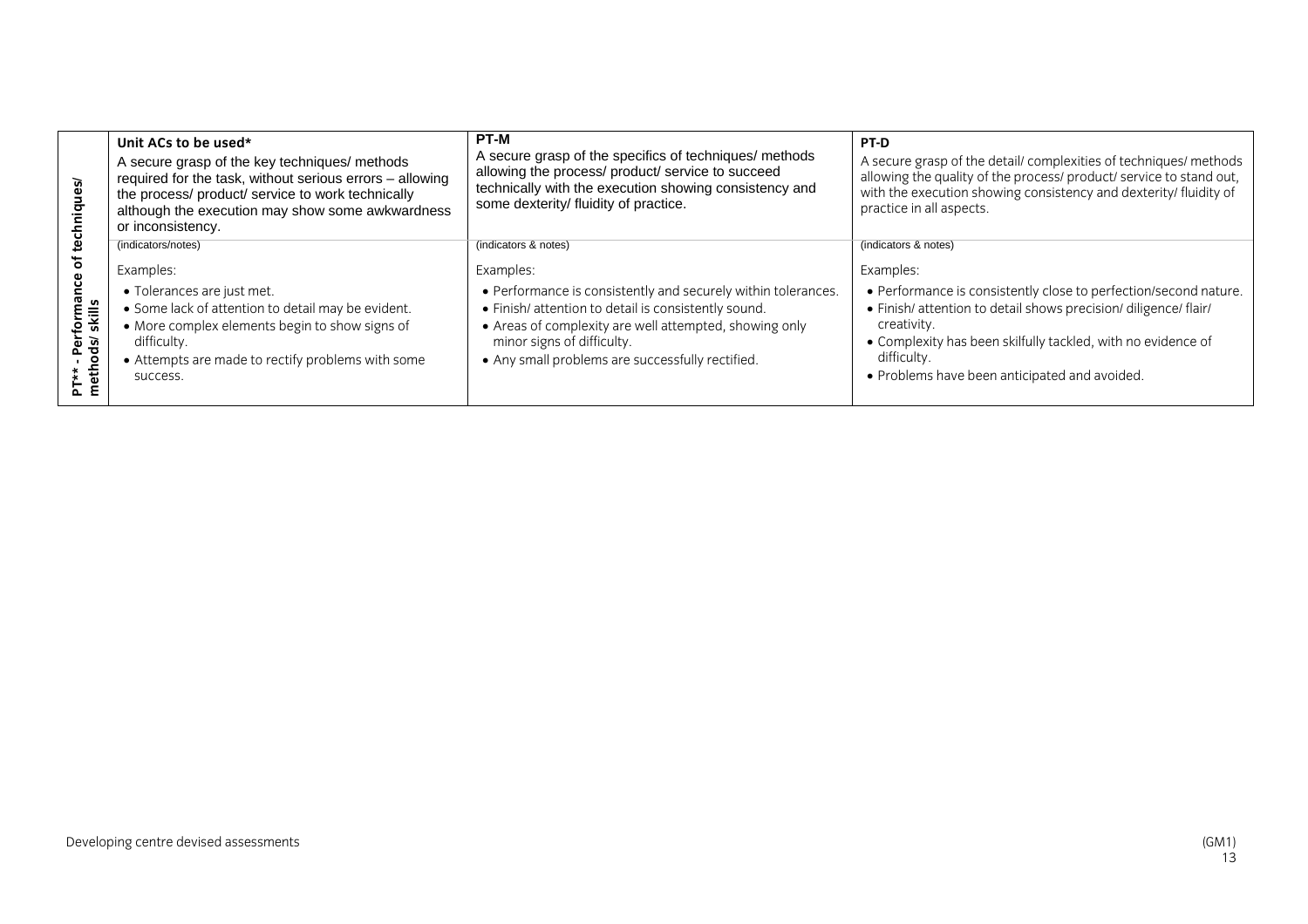|                                                  | Unit ACs to be used*                                                                                                                                                                                                                                                                                                                                                                                                                                                            | AKU-M                                                                                                                                                                                                                                                                                                                                                                                                                                                                                                                                                                                                                                     | <b>AKU-D</b>                                                                                                                                                                                                                                                                                                                                                                                                                                                                                                                                                                                                                                                                                                                      |
|--------------------------------------------------|---------------------------------------------------------------------------------------------------------------------------------------------------------------------------------------------------------------------------------------------------------------------------------------------------------------------------------------------------------------------------------------------------------------------------------------------------------------------------------|-------------------------------------------------------------------------------------------------------------------------------------------------------------------------------------------------------------------------------------------------------------------------------------------------------------------------------------------------------------------------------------------------------------------------------------------------------------------------------------------------------------------------------------------------------------------------------------------------------------------------------------------|-----------------------------------------------------------------------------------------------------------------------------------------------------------------------------------------------------------------------------------------------------------------------------------------------------------------------------------------------------------------------------------------------------------------------------------------------------------------------------------------------------------------------------------------------------------------------------------------------------------------------------------------------------------------------------------------------------------------------------------|
| & understanding                                  | A secure application of the knowledge and understanding<br>of the unit allows the basic task to be met to an acceptable<br>standard.<br>There may be some evidence of time being planned<br>ineffectively causing some reduction in quality.<br>Some choices could be better made with use of full<br>breadth/ depth of knowledge or more considered<br>application of knowledge but does not result in serious<br>deficiency.<br>Some minor inconsistency in checking evident. | A confident and accurate application of the knowledge and<br>understanding of the unit allows the task to be completed to a<br>generally high standard, with evidence of only minor flaws in<br>complex areas.<br>Effective planning has allowed the task to be completed<br>comfortably. Choices reflect a considered application of the<br>full breadth/ depth of knowledge. Application of knowledge<br>from a range of sources starting to be used ingeniously<br>(perhaps experimentally if appropriate) showing creative<br>solutions to problems or adaptations to meet complexity<br>somewhat successfully – ideas are plausible. | Knowledge and understanding is drawn together from a range of<br>sources/ experience into highly considered application allowing a<br>consistently high standard of finish.<br>Understanding of the task and confidence has allowed planning<br>for extras. Solutions to problems/complexity show an elegant<br>and creative use of knowledge and understanding meeting the<br>requirements of the context with flair.                                                                                                                                                                                                                                                                                                            |
|                                                  | (indicators & notes)                                                                                                                                                                                                                                                                                                                                                                                                                                                            | (indicators & notes)                                                                                                                                                                                                                                                                                                                                                                                                                                                                                                                                                                                                                      | (indicators & notes)                                                                                                                                                                                                                                                                                                                                                                                                                                                                                                                                                                                                                                                                                                              |
|                                                  | Examples:                                                                                                                                                                                                                                                                                                                                                                                                                                                                       | Examples:                                                                                                                                                                                                                                                                                                                                                                                                                                                                                                                                                                                                                                 | Examples:                                                                                                                                                                                                                                                                                                                                                                                                                                                                                                                                                                                                                                                                                                                         |
| Practical application of knowledge<br><b>AKU</b> | • planning to meet task deadlines<br>• choices in technique/ materials/ equipment etc to be<br>made that allow the task to be successfully attempted.<br>• the use of conventional solutions to common problems<br>or conventional adaptations to meet complexity.<br>• checking of performance or product leading to<br>amendments/adjustments allowing an acceptable end<br>product or service<br>• an adequate idea/concept underlies any creative<br>element.               | • Planning to allow risks to be anticipated and contingencies<br>• choices are made about techniques/ materials/ equipment<br>etc that are consistent with the task<br>• ingenuity in solving problems, making improvements or<br>adapting techniques to tackle complexity<br>· on-going checking against predetermined criteria<br>supporting consistency and accuracy throughout<br>• use of a range of appropriate sources showing some critical<br>awareness of their importance or relevance<br>• a clear idea/concept relevant for the task underlies any<br>creative element                                                       | • efficient and well thought out planning showing an intention of<br>going the extra mile<br>• Knowledge an understanding from the wide range of<br>techniques/ methods/ materials etc is brought together with<br>understanding of the context.<br>• Evaluation of performance with recommendations for future<br>improvement or future learning/ practice/ experimentation to<br>improve performance or success in realisation of the task.<br>• Use of a wide range of appropriate sources, clearly referenced<br>and material critically evaluated showing awareness of<br>importance and relevance<br>• a clear idea/concept showing an awareness of current trends<br>contributes a fresh approach to any creative element. |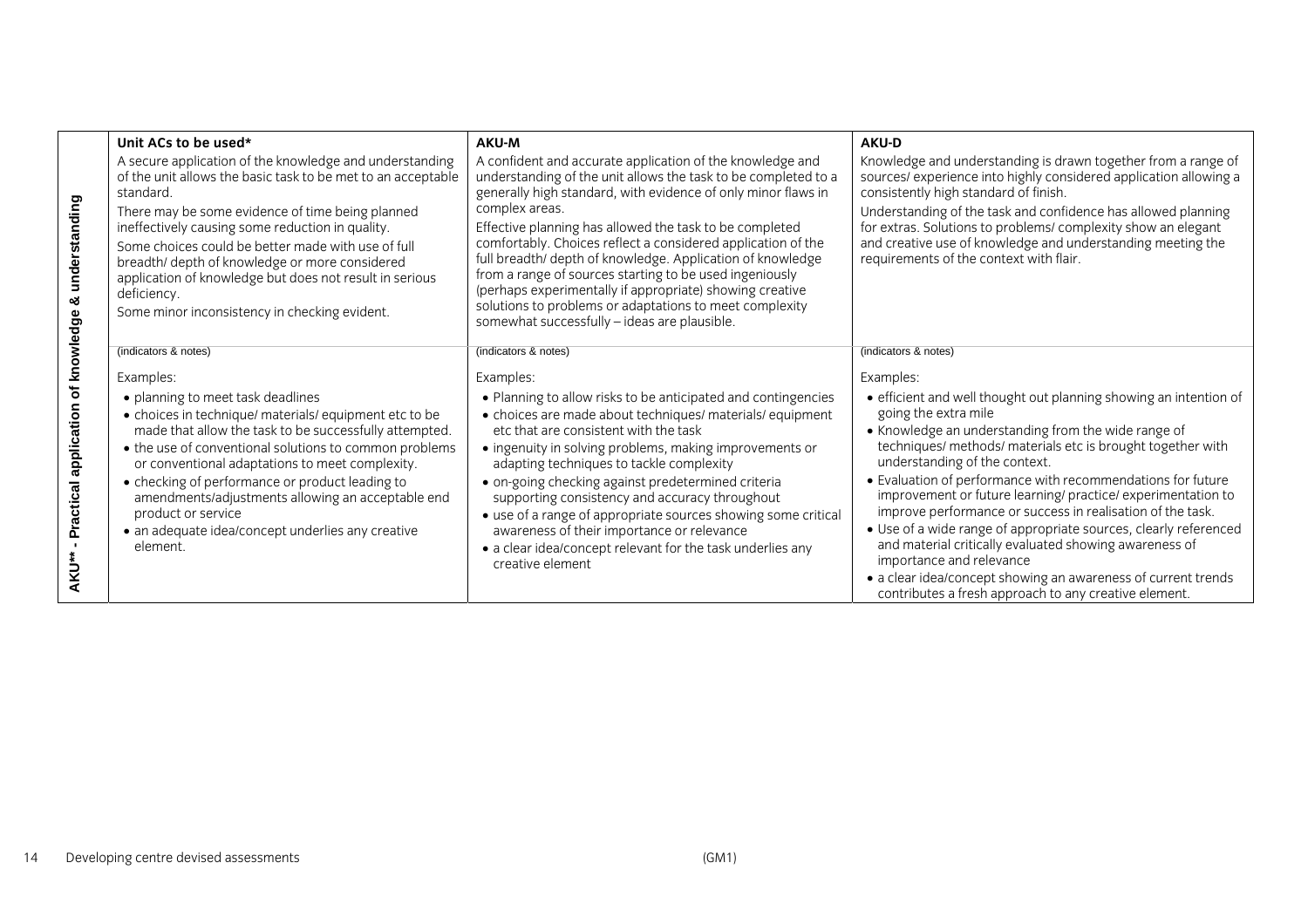|                       | Unit ACs to be used*<br>A solid understanding of the key concepts. Some<br>understanding may be simplistic, narrow or shallow.<br>Individual topics are dealt with separately but<br>understanding is clear.                                                                                                                                                                                              | U-M<br>A sound understanding of the breadth/depth of the relevant<br>concepts.<br>Topics are dealt with in relation to each other and<br>communicated clearly.                                                                                                                                                                                                                                                        | $U-D$<br>A well developed understanding of the relevant concepts.<br>Relationships between topics are highly developed and may be<br>set in context, interactions between topics are clearly expressed                                                                                                                                                                                                                                                                                                            |
|-----------------------|-----------------------------------------------------------------------------------------------------------------------------------------------------------------------------------------------------------------------------------------------------------------------------------------------------------------------------------------------------------------------------------------------------------|-----------------------------------------------------------------------------------------------------------------------------------------------------------------------------------------------------------------------------------------------------------------------------------------------------------------------------------------------------------------------------------------------------------------------|-------------------------------------------------------------------------------------------------------------------------------------------------------------------------------------------------------------------------------------------------------------------------------------------------------------------------------------------------------------------------------------------------------------------------------------------------------------------------------------------------------------------|
|                       | (indicators & notes)                                                                                                                                                                                                                                                                                                                                                                                      | (indicators & notes)                                                                                                                                                                                                                                                                                                                                                                                                  | (indicators & notes)                                                                                                                                                                                                                                                                                                                                                                                                                                                                                              |
| - Understanding<br>ڐؙ | Examples:<br>• Explanations may be a little incoherent or incomplete<br>but the meaning is on the whole accurate<br>• The use of illustrations/ examples are mostly relevant to<br>the explanation.<br>• relationships between concepts are missing.<br>• reasoning shows comprehension of the main facts.<br>• Analyses or evaluations are simplistic but relevant<br>• sources are limited but relevant | Examples:<br>• Explanations are coherent, complete and accurate.<br>• The use of illustrations/ examples which accurately and<br>clearly add to/ support the explanation<br>• relationships are made between concepts<br>• reasoning is plausible and conventional<br>• Analyses and evaluations are methodical and plausible<br>• information is drawn from a range of appropriate sources<br>and used appropriately | Examples:<br>• Explanations are well thought out, thorough and well argued/<br>justified.<br>• well chosen illustrations/ examples which accurately and<br>precisely clarify explanations.<br>• relationships are brought together to show an understanding<br>of the bigger picture<br>• reasoning is justified, well argued and may be creative<br>• Analyses and evaluations are thorough, well developed<br>• sourced information is critically evaluated showing awareness<br>of its importance or relevance |
|                       | Unit ACs to be used*<br>Generally accurate recall of the unit content without<br>serious misapprehensions or gaps. Recall may be slow<br>or show signs of difficulty/ uncertainty, minor<br>misapprehensions may occur                                                                                                                                                                                    | K-M<br>Accurate and complete recall of the breadth and depth of the<br>unit content. Recall is confident.                                                                                                                                                                                                                                                                                                             | K-D<br>Some facts/ knowledge which go beyond the requirements of<br>the unit. Recall is automatic and can be brought together<br>making useful connections.                                                                                                                                                                                                                                                                                                                                                       |
| - Knowledge<br>k**    | (indicators & notes)<br>Examples:<br>• main facts are stated accurately<br>· definitions and descriptions are accurate, but<br>somewhat limited<br>· diagrams are mostly correctly annotated, with some<br>minor errors eg spellings                                                                                                                                                                      | (indicators & notes)<br>Examples:<br>• facts are accurate and cover the breadth and depth of the<br>unit<br>• definitions and descriptions are clear and fit for the task<br>• Technical language is accurate                                                                                                                                                                                                         | (indicators & notes)<br>Examples:<br>• evidence of research/ interest beyond the scope of the unit.<br>· descriptions and definitions are detailed<br>• use of knowledge is consistently high and second nature                                                                                                                                                                                                                                                                                                   |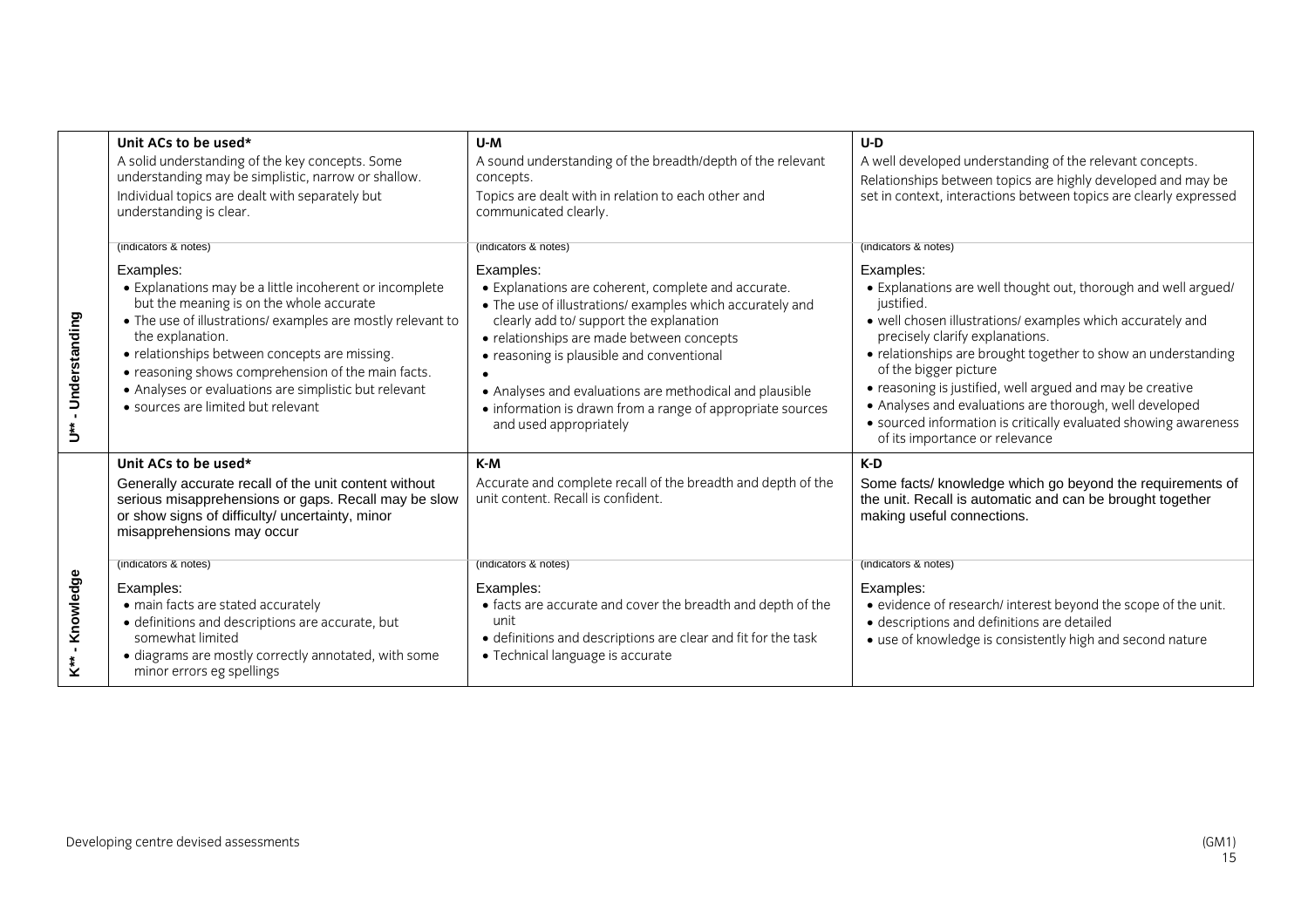## **Appendix 2**

## **Assessment conditions and controls**

The controls for assessment can be thought of as the rules that ensure that all candidates who take an assessment are being treated fairly, equally and in a manner that ensures their result reflects their true ability as closely as possible in an assessment situation.

There are a number of areas that need to be controlled to ensure a fair and valid assessment. The following table aims to explain these different areas and exemplify the range of controls that can be put in place.

Assessment writers should ensure that the assessments they write are controlled in these areas effectively, fairly and validly for the different assessment tasks they write. Necessary controls for each task should be specified on the assessment task sheet so that the requirements for delivery and assessment are easily available for each session so that the assessment is delivered in the same way on each occasion.

As all tasks and settings are different, standard wording and a full list of solutions has not been provided, but consideration should be given to assisting candidates in understanding what their responsibilities are, and to ensuring that the centre's processes are consistent over time and between assessors.

## **Authentication of candidate work**

This is simply the need to make certain that the work that is assessed is the candidate's own work. After all, a candidate's result will only reflect their ability if it is based on their own work.

Candidates are required to sign declarations of authenticity as does the assessor – some methods allow the assessor to be completely confident in signing, but others require more work on the assessor's part - see below.

| Control                                        | <b>Best for</b>                                                                                                                                                                                                                                                                                                                                                                                                                                                                                                                                                                        |
|------------------------------------------------|----------------------------------------------------------------------------------------------------------------------------------------------------------------------------------------------------------------------------------------------------------------------------------------------------------------------------------------------------------------------------------------------------------------------------------------------------------------------------------------------------------------------------------------------------------------------------------------|
| <b>Direct</b><br>observation of<br>performance | Practical skills where the process and dexterity of the candidate<br>needs to be monitored throughout – authenticity is a natural<br>outcome of this method of assessment as the candidates are<br>being closely monitored as part of the assessment.                                                                                                                                                                                                                                                                                                                                  |
| Exam or test<br>conditions                     | Efficiently authenticating the assessment of knowledge and<br>understanding of very large candidate groups with the use of<br>only small numbers of invigilators.<br>(for dated external exams the JCQ ICE* document applies unless otherwise<br>stated)                                                                                                                                                                                                                                                                                                                               |
| Supervised<br>conditions                       | Discreet but active supervision of small groups where<br>assessment of application of knowledge and understanding or<br>writing up of research can take place in an environment which<br>can be monitored appropriately -resources may be available<br>and supervision ensures appropriate use - Here the supervision<br>is ensuring authenticity and prevention of malpractice rather<br>than assessment of the process so it may be possible to<br>monitor a whole class with a single invigilator - the actual<br>assessment is of the end product and takes place at a later date. |
| No direct<br>supervision,                      | Large/ in depth pieces of work where supervision is impractical<br>and the authenticity of the evidence that is produced can be                                                                                                                                                                                                                                                                                                                                                                                                                                                        |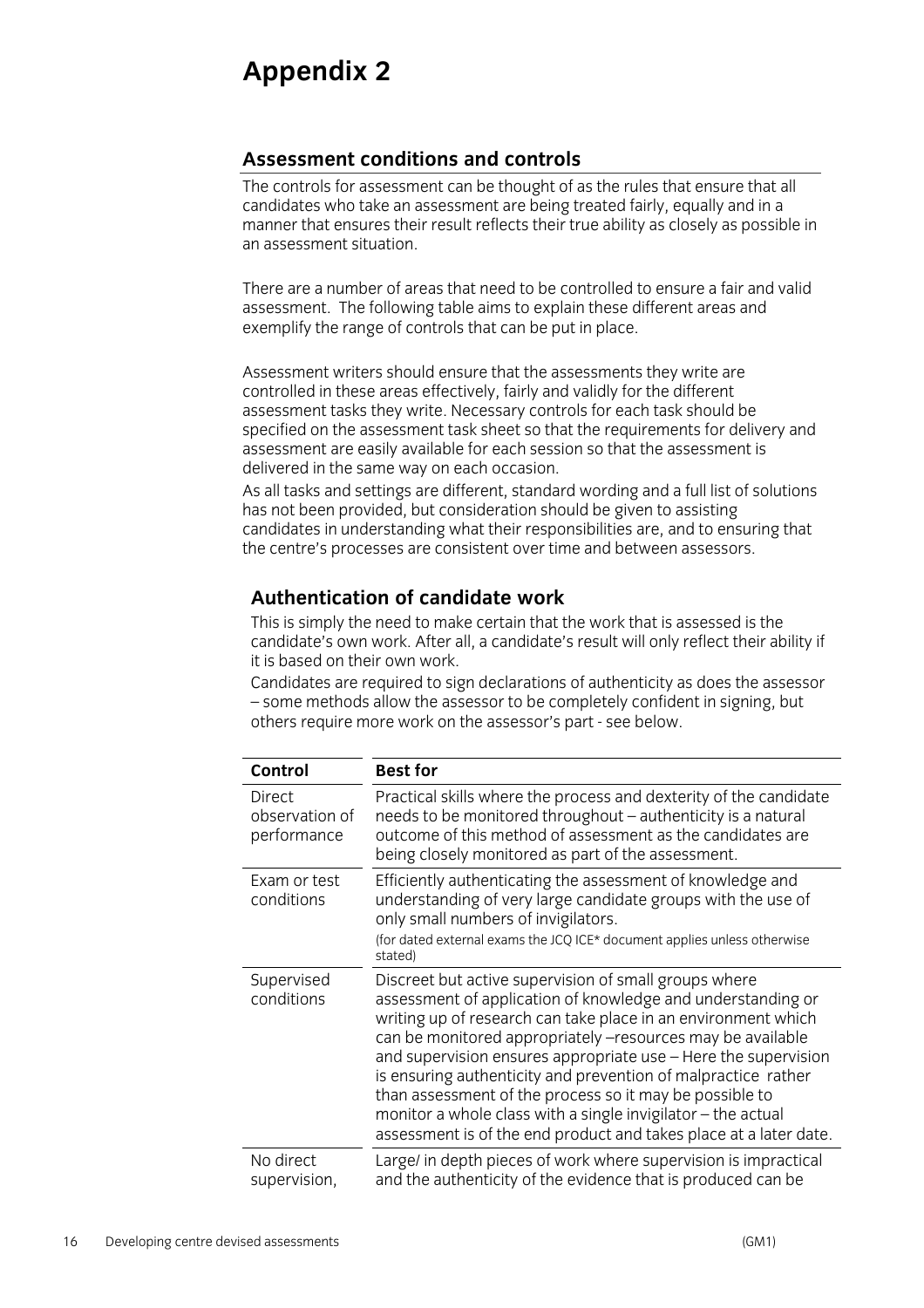Signature of declaration of authentication. authenticated in other ways. Eg recognition of the candidate's written style, oral questioning of the processes used or the sources of ideas, evidence of progression from design to completion. Here in addition to the candidate signing a declaration of authentication, the assessor must use other methods of

authentication (eg above) to be confident enough that the candidate's work is their own before they sign the declaration themselves.

### **Security**

This relates to the security of candidate evidence. Candidate evidence needs to be kept secure for two main reasons – to prevent unsupervised access by the candidate or others for the purpose of cheating and also to prevent accidental or malicious damage to candidate work.

| Control                                        | <b>Best for</b>                                                                                                                                                                                                                                                      |
|------------------------------------------------|----------------------------------------------------------------------------------------------------------------------------------------------------------------------------------------------------------------------------------------------------------------------|
| <b>Direct</b><br>observation of<br>performance | Here the candidate performance is fleeting and must be<br>assessed immediately and therefore cannot itself be kept<br>secure - although some record of the performance should be<br>made as evidence for quality assurance purposes and this<br>must be kept secure. |
| Locked<br>cupboard/cabin<br>et etc             | Written work, diaries etc<br>Memory sticks etc<br>Small pieces of craft work etc.<br>To be handed in after each session for safe keeping.                                                                                                                            |
| Locked<br>classroom/<br>workshop etc           | Large pieces of work or where work has to dry overnight etc<br>Should be locked between sessions and, if the space is used<br>for other classes, the work should not be left unsupervised.                                                                           |
| Candidate<br>responsibility                    | Work done under 'no direct supervision' - it is the candidate's<br>responsibility to keep the work safe.                                                                                                                                                             |

## **Accessibility and fairness**

This relates to the candidate being provided with fair conditions to demonstrate their ability.

In the main this is around the candidate being provided with suitable and sufficient resources required to carry out the tasks and to access all grades available.

| Control                                                                                  | <b>Notes</b>                                                                                                                                                                                                                                                                                                                                                                              |
|------------------------------------------------------------------------------------------|-------------------------------------------------------------------------------------------------------------------------------------------------------------------------------------------------------------------------------------------------------------------------------------------------------------------------------------------------------------------------------------------|
| Support and<br>guidance<br>(including for<br>candidates with<br>special<br>requirements) | All assessments rely on the assessment of the candidate's<br>own work. However, where the candidate is having difficulty<br>in understanding the assessment (eg has concerns over their<br>interpretation of the task) the assessor may provide guidance.<br>The nature of guidance provided and feedback given should<br>be recorded, particularly where this affects grading decisions. |
|                                                                                          | Where the candidate has special requirements that do not<br>restrict them from achieving the qualification/unit outcomes,<br>but requires them to use some form of mechanical/electronic<br>support, this is allowed as long as the candidate is then able<br>to act independently.                                                                                                       |
|                                                                                          | Where the candidate has a special requirement that restricts<br>their access to the assessment task, but not to carrying out<br>the task, then the usual guidance applies (see access to<br>assessment documentation).                                                                                                                                                                    |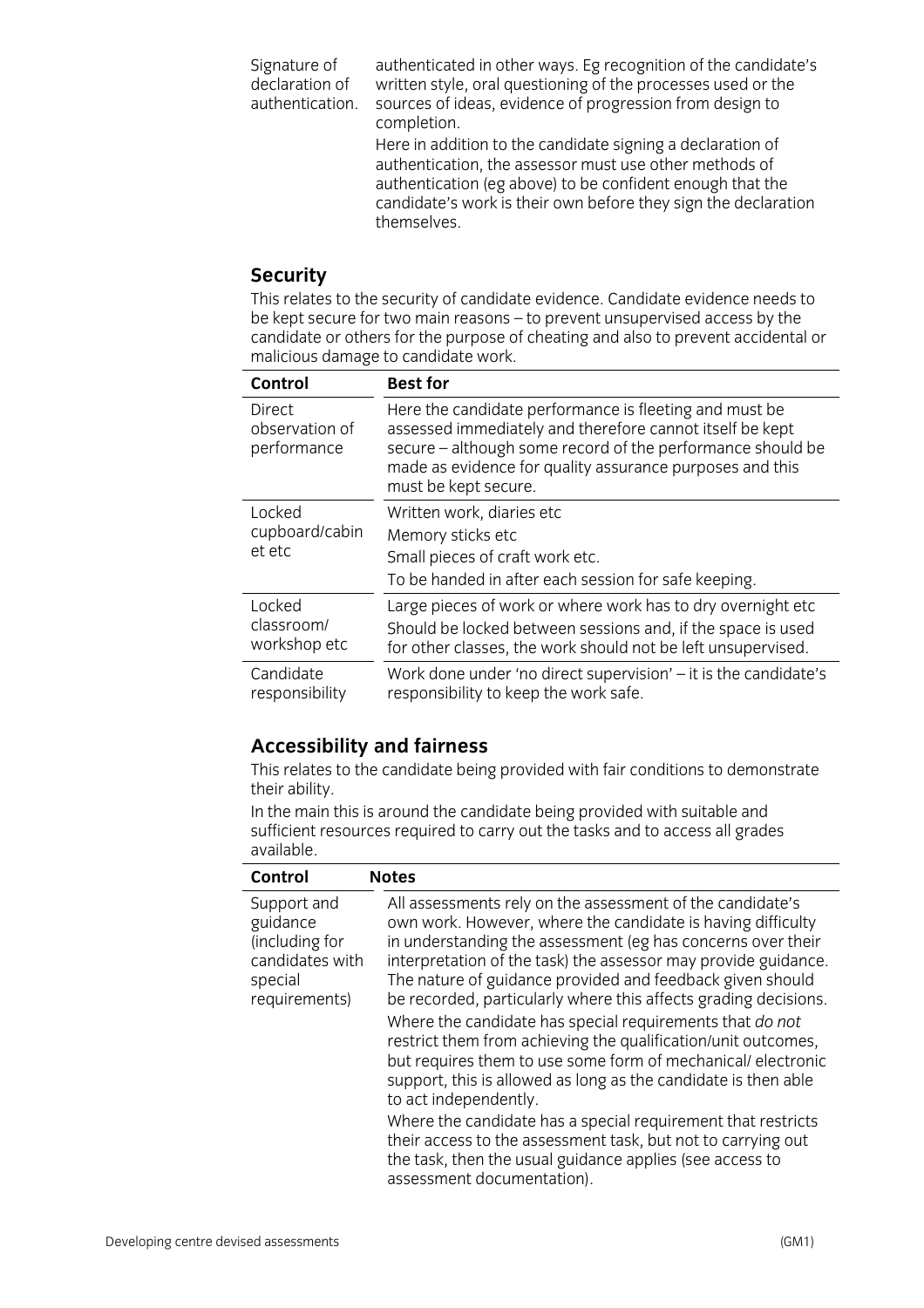|                                               | Any guidance that blurs the clarity of what is the candidate's<br>own work or thinking is not allowed.                                                                                                                                                                                                                                                                                                                                                                                                                                                                                                               |
|-----------------------------------------------|----------------------------------------------------------------------------------------------------------------------------------------------------------------------------------------------------------------------------------------------------------------------------------------------------------------------------------------------------------------------------------------------------------------------------------------------------------------------------------------------------------------------------------------------------------------------------------------------------------------------|
| Specification of<br>location and<br>equipment | While the candidates will always need to know exactly where<br>the assessment is to take place and when, this is more<br>intended to specify the type of location (workshop, classroom<br>etc) that will be suitable for the assessment. Specifying this<br>allows for consistency year on year, and can aid planning.<br>The key is that the candidate must be able to demonstrate<br>their abilities in relation to the assessment criteria $-$ for<br>instance if a candidate must be able to 'select equipment',<br>then there must be more equipment to select from than<br>simply that necessary for the task. |
| Time constraints                              | Most assessments will need to have some limits to the time<br>available.                                                                                                                                                                                                                                                                                                                                                                                                                                                                                                                                             |
|                                               | The time period allowed may be based on practicalities such<br>as scheduling marking during the required period, but the<br>time available must always be sufficient for candidates to<br>tackle the task fairly and candidates will be able to negotiate<br>extra time in appropriate circumstances.                                                                                                                                                                                                                                                                                                                |
|                                               | However, for some tasks, the assessment criteria will indicate<br>that meeting time constraints is an important and assessed<br>aspect. Where this is the case, this must be clear to<br>candidates and specified within the task and grading<br>indicators.                                                                                                                                                                                                                                                                                                                                                         |
| Word limits                                   | As above – word limits may be used to limit candidate's effort<br>to a suitable size to allow efficient marking while allowing<br>candidates the freedom to answer fully. These will not<br>normally be enforced, at least for a pass grade. However<br>again this may be an assessed aspect (eg in some journalistic<br>tasks), and again this must be clear to candidates and<br>specified within the task and grading indicators.                                                                                                                                                                                 |
| Resitting and<br>resubmission of<br>work      | Candidates who fail an assessment are normally required to<br>redo the whole task they have failed, and not simply revise<br>and resubmit their original work. Where this is not the case<br>this will be specified in the unit specific guidance.<br>Where a candidate resits a task, they may not be eligible for<br>higher grades. The decision on whether this is appropriate<br>depends on the purpose of grading (eg as a motivator or as<br>information for future employers) and so will depend on the<br>qualification. Therefore this will be made clear in the unit<br>specific guidance.                 |

\* *JCQ Instructions for conducting examinations (ICE)* – Is updated annually, and is available from the JCQ website **www.jcq.org.uk**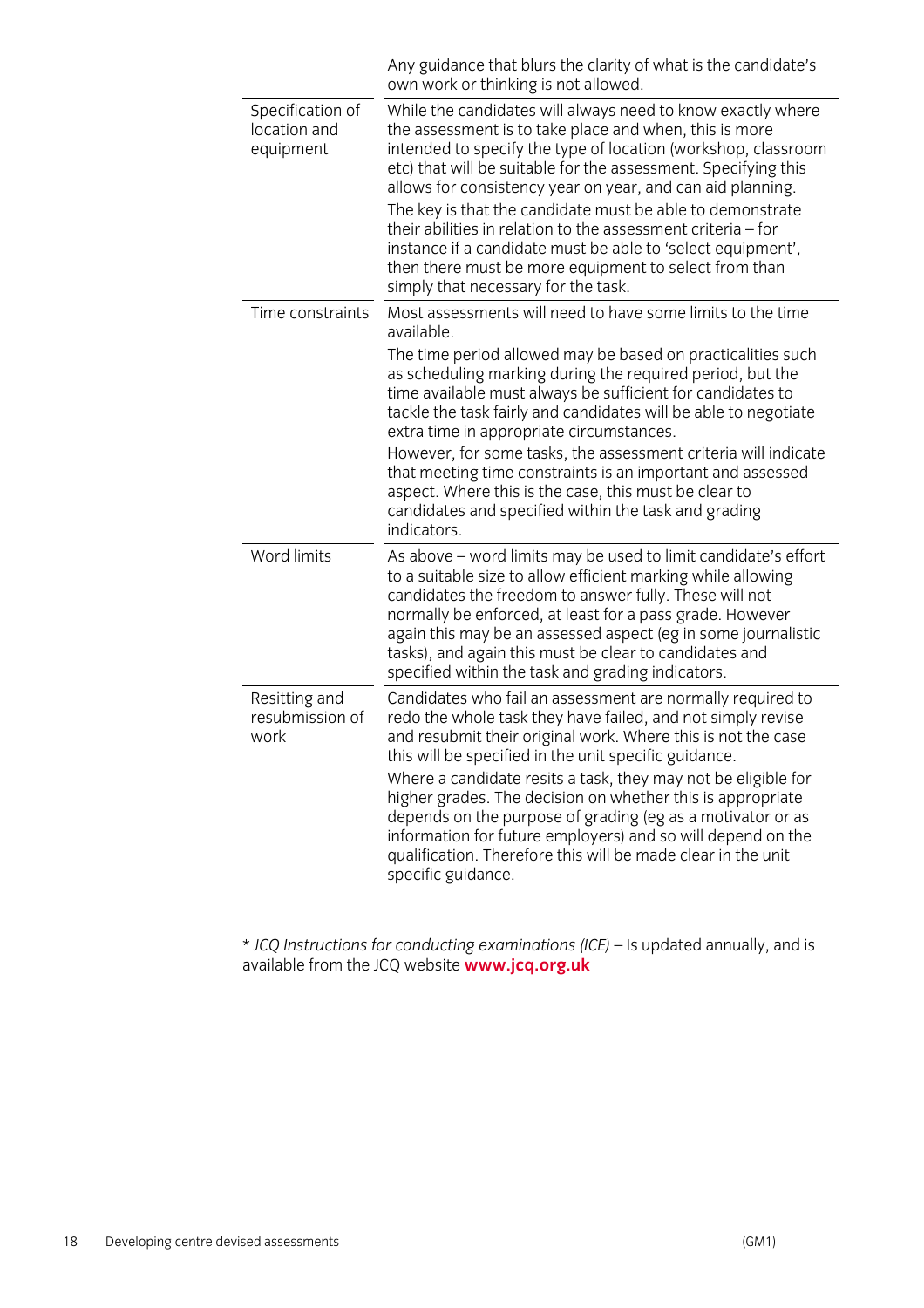# **Appendix 3**

## **List of useful verbs**

| Theory verb           | definitions                                                                                                                                                                                                |
|-----------------------|------------------------------------------------------------------------------------------------------------------------------------------------------------------------------------------------------------|
| Identify              | to recognise someone or something and say or prove who or what they are                                                                                                                                    |
| Select                | to choose a small number of things, or to choose by making careful decisions                                                                                                                               |
| List                  | to make a list                                                                                                                                                                                             |
| State                 | to say or write something, especially clearly and carefully                                                                                                                                                |
| Name                  | to say what something or someone's name is                                                                                                                                                                 |
| Describe              | to say or write what someone or something is like                                                                                                                                                          |
| Explain               | 1 - to make something clear or easy to understand; 2 - give reasons for                                                                                                                                    |
| Illustrate            | to show the meaning or truth of something more clearly, especially by giving examples                                                                                                                      |
| Define                | to say what the meaning of something, especially a word, is (eg defining a particular term)                                                                                                                |
| Compare               | 1 to judge, suggest or consider that something is similar or of equal quality to something else<br>2 to examine or look for the difference between two or more things                                      |
| Interpret             | to decide what the intended meaning of something is                                                                                                                                                        |
| Differentiate         | to show or find the difference between things which are compared                                                                                                                                           |
| Distinguish           | to notice or understand the difference between two things, or to make one person or thing seem different from another                                                                                      |
| Calculate             | to judge the number or amount of something by using the information that you already have, and adding, multiplying,<br>subtracting or dividing numbers                                                     |
| Solve                 | to find an answer to a problem                                                                                                                                                                             |
| Investigate           | to examine a problem, statement, etc. carefully, especially to discover the truth                                                                                                                          |
| Manipulate            | to control something using the hands                                                                                                                                                                       |
| Analyse               | to study or examine something in detail, in order to discover more about it                                                                                                                                |
| Predict               | to say that an event or action will happen in the future, especially as a result of knowledge or experience                                                                                                |
| Propose               | to offer or state a possible plan or action (for other people to consider)                                                                                                                                 |
| Assess                | to judge or decide the amount, value, quality or importance of something                                                                                                                                   |
| Justify               | to give or to be a good reason for                                                                                                                                                                         |
| Research              | a detailed study of a subject, especially in order to discover (new) information or reach a (new) understanding                                                                                            |
| Review                | to examine, survey or reconsider a subject or thing                                                                                                                                                        |
| Evaluate              | to judge or calculate the quality, importance, amount or value of something.                                                                                                                               |
| <b>Practical verb</b> | definitions:                                                                                                                                                                                               |
| Demonstrate           | 1 - to show; to make clear; 2 - to show something and explain how it works                                                                                                                                 |
| Maintain              | to keep a road, machine, building, etc. in good condition                                                                                                                                                  |
| Produce               | to make something or bring something into existence                                                                                                                                                        |
| Support               | to help someone emotionally or in a practical way                                                                                                                                                          |
| Prepare               | to make or get something or someone ready for something that will happen in the future                                                                                                                     |
| Handle                | 1 to pick something up and touch, hold or move it with your hands; 2 to operate or control something which could be difficult<br>or dangerous; 3 to deal with, have responsibility for, or be in charge of |
| Operate               | to work, be in action or have an effect                                                                                                                                                                    |
| Use                   | to put something such as a tool, skill or building to a particular purpose                                                                                                                                 |
| Replicate             | to make or do something again in exactly the same way                                                                                                                                                      |
| Conduct               | to organize and perform a particular activity                                                                                                                                                              |
| Comply                | to act according to an order, set of rules or request                                                                                                                                                      |
| Produce               | to make something or bring something into existence                                                                                                                                                        |
| Measure               | to discover the exact size or amount of something, or to be of a particular size                                                                                                                           |
| Check                 | to make certain that something or someone is correct, safe or suitable by examining it or them quickly                                                                                                     |
| Adjust                | to change something slightly, especially to make it more correct, effective, or suitable                                                                                                                   |